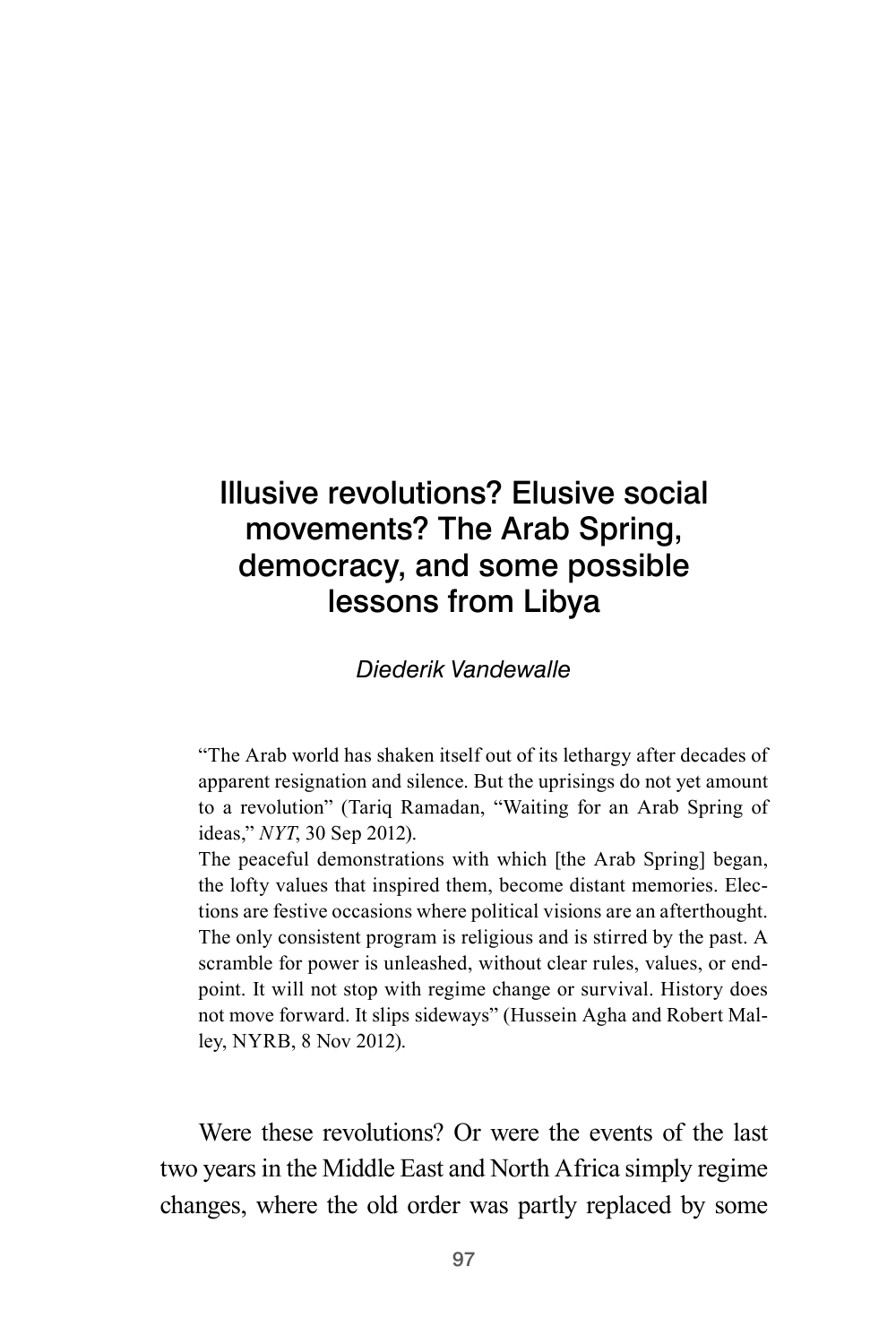new elites, without leaving the essential structures of power unaltered and, consequently, the social contract untouched?

The easy answer is of course the old chestnut attributed to either Mao ZseTung or Zhou Enlai when questioned about the french revolution—"it's too early to tell." While countries like Tunisia, Egypt, Yemen, Barhrain, and particularly Libya have gone through considerable social turmoil, starting in December 2011, social and political groups and factions in each country have only started to grapple with some of the changes brought about by the replacement of dictatorships in each country. More important, however, some observers have argued that this new wave of political energy is worthy of the name "revolution," is indeed of "world historical importance," much like the great world revolutions in 1789, 1848, 1905, 1917, 1968, and 1989.<sup>1</sup> Yet others, including those cited above, have argued with equal fervor that the uprisings in the Middle East and North Africa were precisely that—and no more.

In the defense of their case each side uses definitions of revolution that show considerable variance with each other. Although I have invariably been quite sceptical of labeling the uprisings in the Middle East and North Africa revolutions, the case with which I am most familiar—Libya probably comes closest to having witnessed a revolution:

<sup>1</sup> See in particular John Foran, "Taking power, re-making power: the threads of the cultures of resistance behind the Arab Spring," in Mehran Kamarava and Zahra Babar, eds., *The evolving ruling bargain in the Middle East*, Columbia University Press and Hurst Publishers, forthcoming, 2013.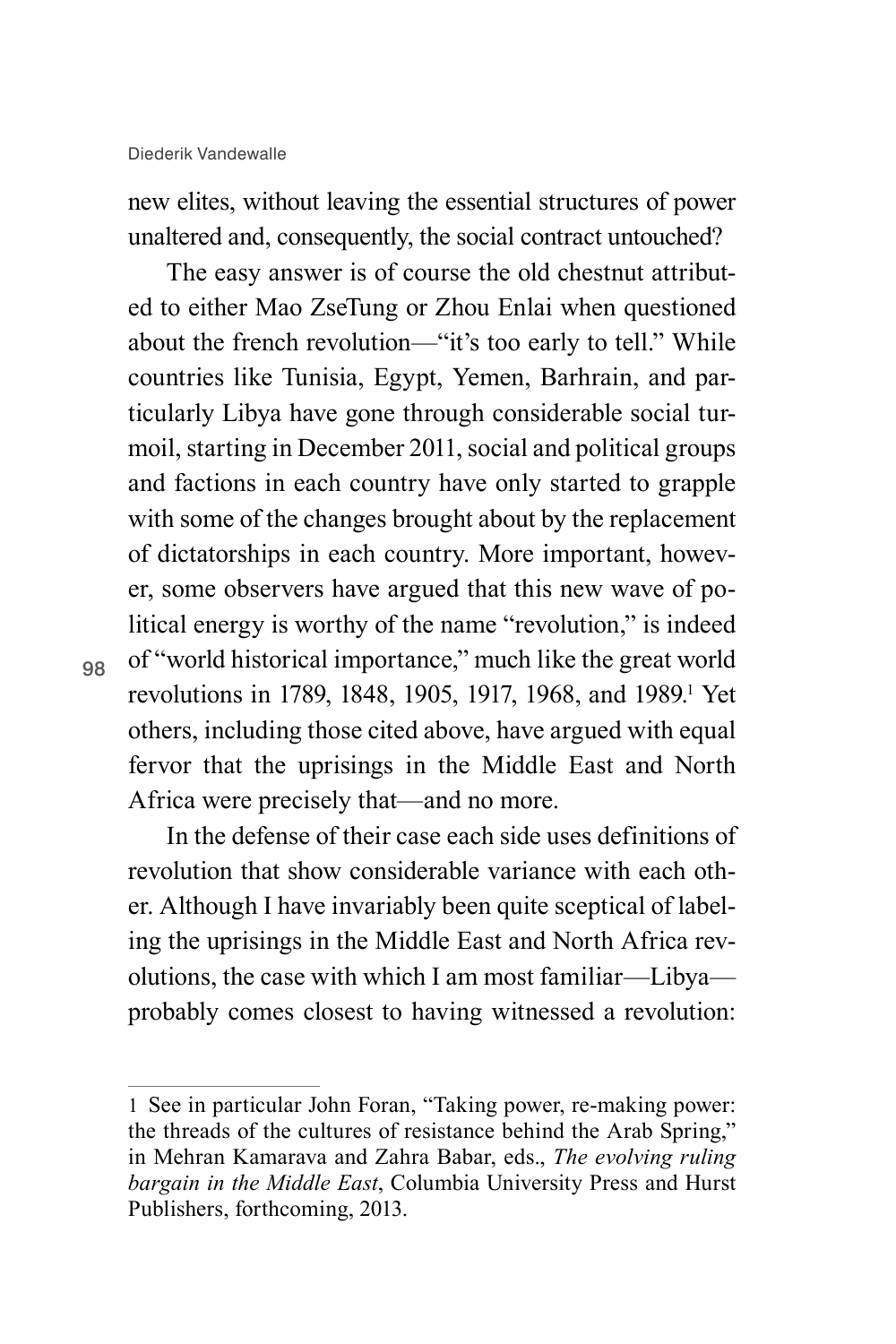both the political and social basis of the old regime have been discarded, and there is the actual prospect that the old structures of power that sustained the Qadhafi regime may be replaced by a more democratic form of government that promises a more economically egalitarian society. In other words, in the language I use throughout this paper, that a new social contract/ruling bargain may be constructed between the state and society in Libya—the sign of a true social, political, and economic revolution.

This, of course, is a hard target to meet and, in the Libyan case, much of this is frankly counter-intuitive. Libya hardly seemed a good candidate for a thorough revolution. First of all, few observers in the days following the start of the uprising on 17 February 2011 predicted that the country's citizens would prove capable and willing to stand up against a regime whose mechanisms of repression had been an inextricable part of the divide-and-rule policies of its 42-year long, almost totalitarian rule.

Observers had long noted the severe deficiencies in the development of social and political institutions during the Qadhafi years, predicting both long-term chaos and enormous difficulties in reconstructing (or perhaps more accurately, constructing for the first time) a modern state in Libya. Despite this, during the first real test of trying to create a first step toward building that new state, national elections went forward without major incidents.<sup>2</sup> Re-

<sup>2</sup> For background on Libya and the problems associated with oilled development, see Dirk Vandewalle, *Libya since independence: oil and State-building*, Cornell University Press, 1998. For an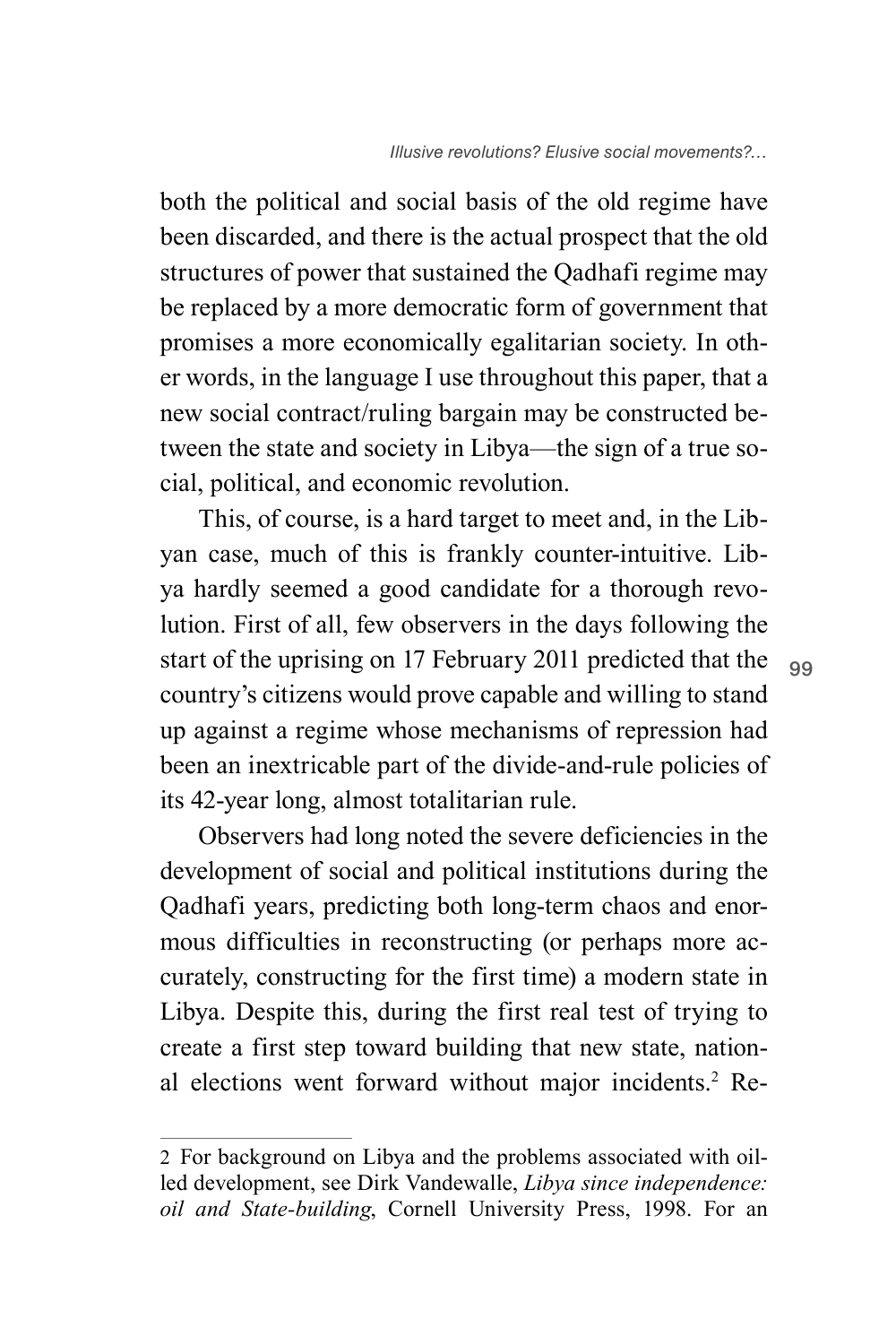Diederik Vandewalle

gardless of enormous difficulties, and despite having a low sense of national identity, the 7 July 2011 elections, barely 17 months after the uprising against the Qadhafi regime had started, took place in an almost euphoric atmosphere. It quickly became clear that Libya—even though its provisional government and the National Transitional Council (NTC) that had guided the country during the civil war faced enormous challenges—would not implode as many had feared. Furthermore, the country's Islamists that emerged in all other Middle Eastern and North African countries as powerful intermediaries or principal actors—were routed by a coalition of non-Islamic parties assembled under the umbrella of Mahmoud Jibril's National Forces Alliance (NFA).

100

Developments in Libya thus present us with a number of intellectual challenges that go to the heart of how the academic community and policy circles have studied and described both the durability of political regimes in the Middle East and North Africa and, more generally, revolutions. There is now some hope that Libya may well become the country that proves to be the exception to the widely accepted notion that all oil exporters in the Middle East and North Africa region are invariably highly authoritarian and deny

update of events, including the country's civil war in 2011, see Dirk Vandewalle, *A history of modern Libya*, Cambridge University Press, second edition, 2012. Consult also Alison Pargeter, *Libya: the rise and fall of Qaddafi*, Yale University Press, 2012, and Ethan Chorin, *Exit the colonel: the hidden history of the Libyan revolution*, Public Affairs, 2012.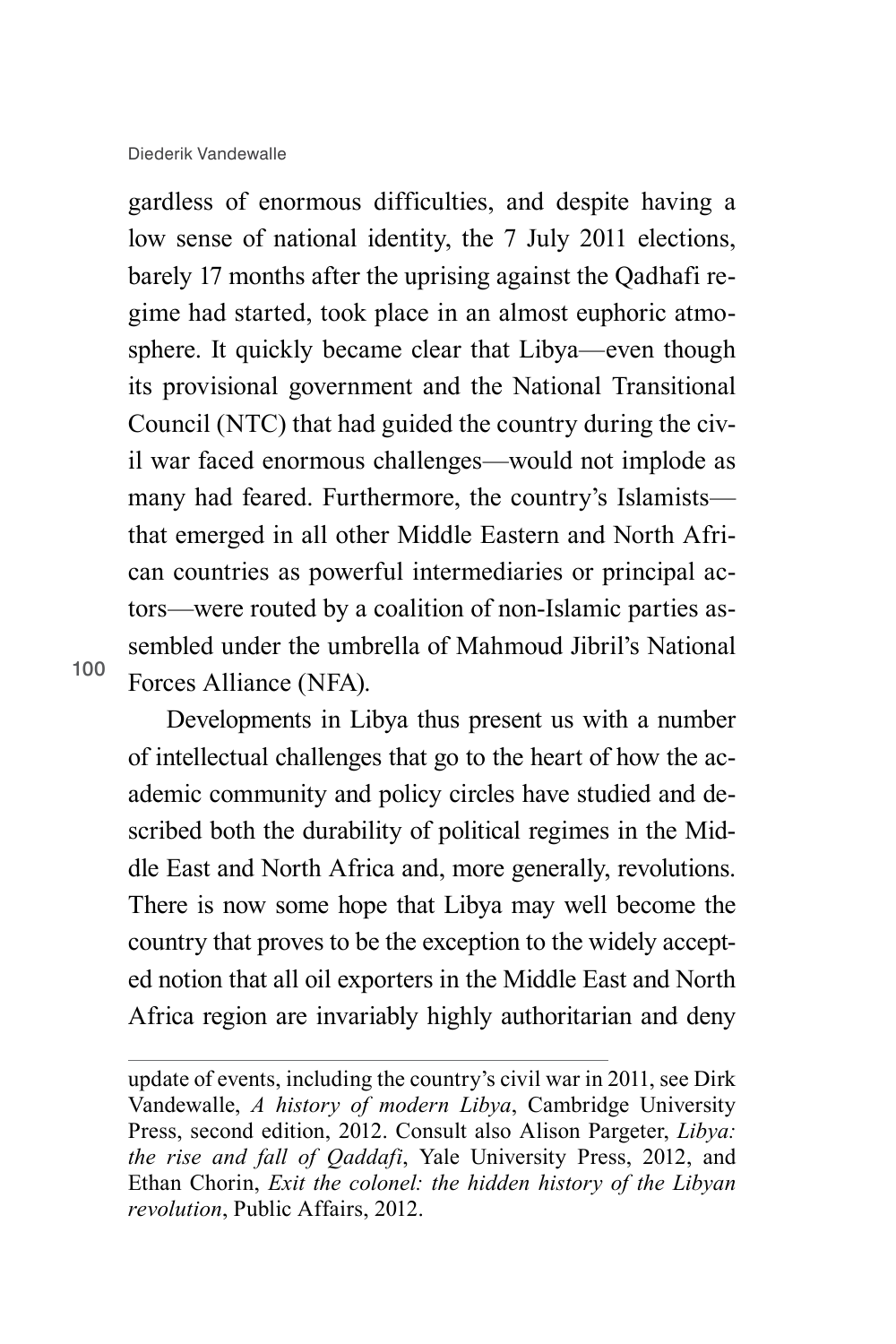their population a political voice. If indeed a more democratic system takes hold, the notion that oil countries tend to be less or non-democratic may also be proven wrong—a claim that has often been made by the so-called rentier literature.<sup>3</sup>

In light of what happened in Libya since early 2011, the literature on the resilience of authoritarianism, once one of the main areas of academic inquiry, now looks somewhat tarnished. The arguments "rentier state" theorists have made about the immutability of institutions, about the immobility imposed by one-sided social contracts, and about the resultant difficulties in constructing state institutions over relatively short periods of time, appear equally suspect.

We may have been right in predicting that Libya would face lingering problems of state- and nation-building as a result of its oil-led development and because of the neglect of the state as a focus of identity that goes back to the cre-

<sup>3</sup> Among the enormous volume of work on the rentier state that argues along this argument, see, for example, Jill Crystal, *Oil and politics in the Gulf: rulers and merchants in Kuwait and Qatar*, Cambridge, Cambridge University Press, 1995; Kiren Aziz Chaudhry, *The price of wealth: economies and institutions in the Middle East*, Ithaca, Cornell University Press, 1997, and Cambridge, Cambridge University Press, 1995; Gregory Gause, *Oil monarchies: domestic and security challenges in the Arab Gulf States*, New York, Council on Foreign Relations Press, 1994; Dirk Vandewalle, *Libya since independence: oil and State-building*, Cornell University Press, 1998. While much has been amended to the rentier literature in recent years, the overall link between oil-led development and authoritarianism remains a disputed part of that literature. See in particular Michael Ross, "The political economy of the resource curse," *World Politics*, n. 51, January 1999, p. 297-322.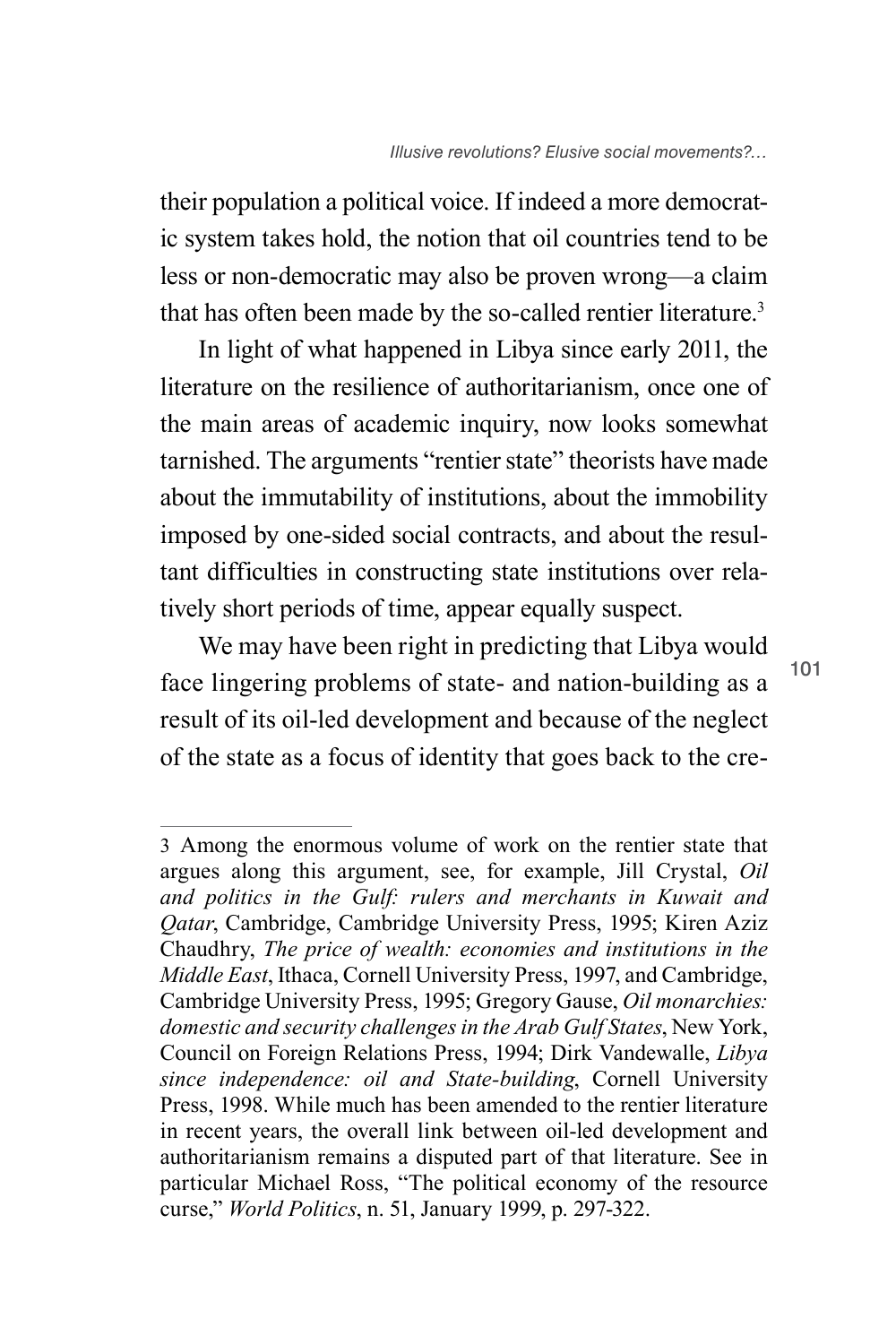ation of the country in 1951. But we certainly did not envision the relative success the country has experienced so far, overcoming what once seemed insurmountable social, political, and institutional problems. Indeed, as events have unfolded until now, it looks as if Libya may have been relatively well served by the fact that many of the state institutions it now increasingly relies upon had to be built almost ex nihilo, so that Libya did not have to experience the difficult removal of the "deep state" Egypt and Tunisia had to pass through—state structures that more often than not make the transition toward a revolution difficult, if not impossible.

102

There are, however, important caveats that must be taken into account. Libya's move toward implementing its "revolution" is only a few months old when this is written. Many of the seemingly startling developments may well be halted or even reversed as the country now finds its way in a post-election world.

And there are lingering problems that go to the heart of the question, i.e., whether Libya's uprising will, in the end, turn out to be a true revolution. One of these—and perhaps the most crucial in terms of considering Libya a successful revolution or not—is whether the relationship between the state and its citizens, and the social contract that underpins this relationship, can be altered sufficiently to lead to structural and longlasting social, political, and economic changes that would truly characterize a revolution.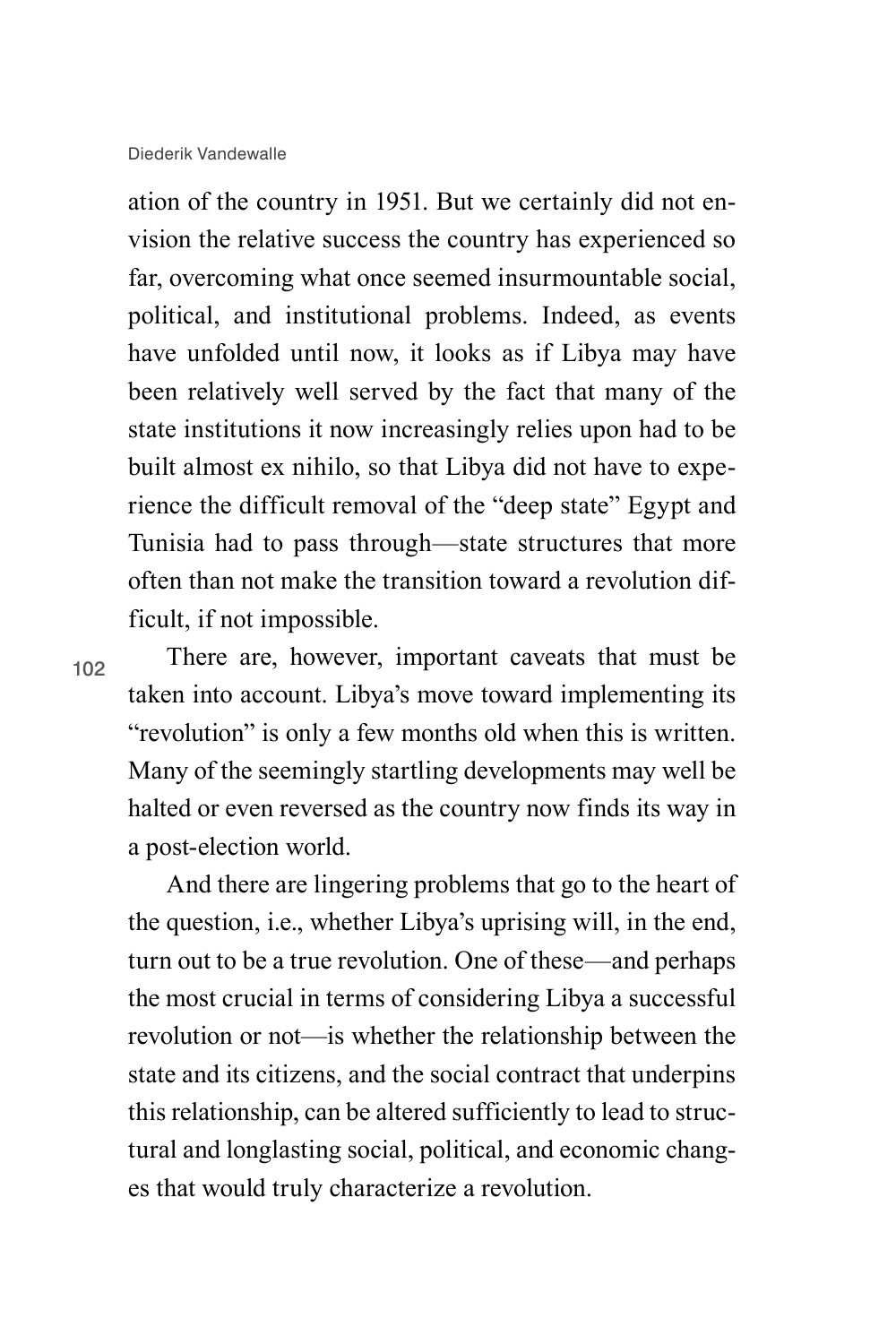So far, many of the problems which are central to the question of how the country's new political community will be constructed, and what the duties and obligations of both the state and local society will be *vis-à-vis* each other, have only been tangentially touched upon in the euphoria and the chaos of the post-revolution period. At the margins of all this activity there has been a still somewhat stilted debate about the role of the state in the new Libya or, in particular, about the relationship between this new state and the country's citizens. There remains a very vaguely defined understanding of how the newly emerging political realities within Libya will be formalized into a new social contract for a country where such a pact was traditionally determined without consultation by the state during the Qadhafi regime.

Until the country's constitution is written and adopted, many of those details will remain murky. Oil countries, and particularly Libya with its checkered history of state-building (or, perhaps better, state avoidance) during the Qadhafi regime, tend to rely on highly skewed and imposed ruling bargains that leave citizens simply as bystanders. The Libyan elections were of course all about making citizens active participants in the country's political future—an untested feature in the country's history. But in Libya oil and the way the old social contract was implemented have left some debilitating legacies: among them a profound sense of political atomization that was partly reflected in the outcome of the elections, the fact that the state continues to be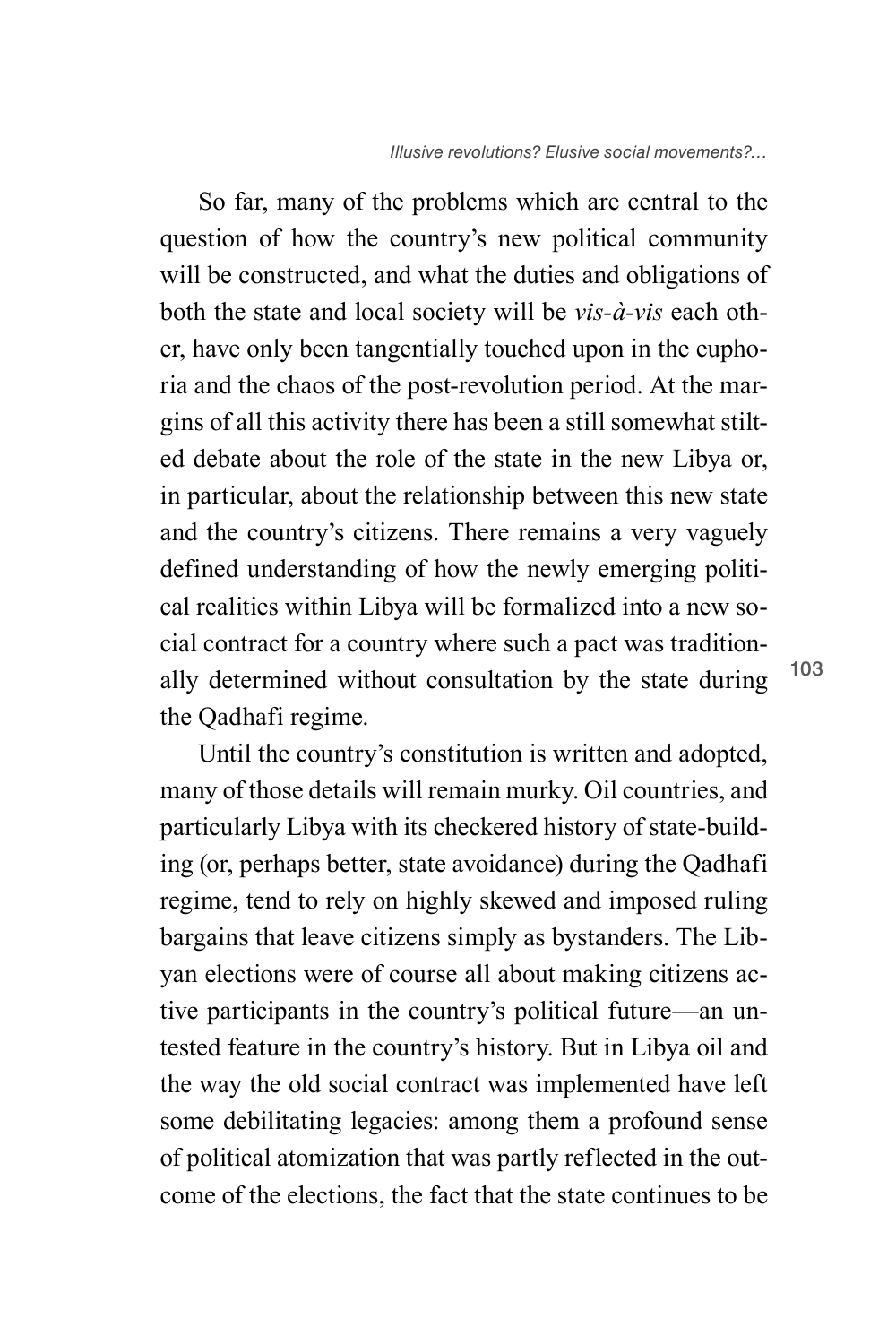seen as an indispensable provider, the lack of interpersonal trust and, most importantly, the use of extensive patronage via oil-fueled revenues that traditionally kept the ruling bargain in place.

The questions I want to address in the remainder of this paper focus on how Libya's new leaders will be able to reshape or in part create ex nihilo a new ruling bargain when faced with some of these structural legacies of the past. To what extent can it change the role of the state as providential provider in light of the relatively low capacity it possesses and in light of popular expectations? Can the government avoid the kind of long-term patronage that in an oil exporter makes governing easier in the short term, but imposes long-term political and economic consequences on the government? Will this "shadow of the past" continue to loom over Libya, or can a future government move beyond these structural impediments and bring about a true revolution? And what does Libya tell us more generally about the Arab Uprisings and about whether those can be seen as true revolutions?

### **Libya's social contract under Qadhafi**

As defined in this paper, ruling bargains are implicitly or explicitly defined rules and arrangements that delineate the political and economic rights, duties and obligations between those in charge of the state and individuals within the state subject to their governance. They are the most visible—but sometimes least formally institutionalized of all institutions that mediate between the state and soci-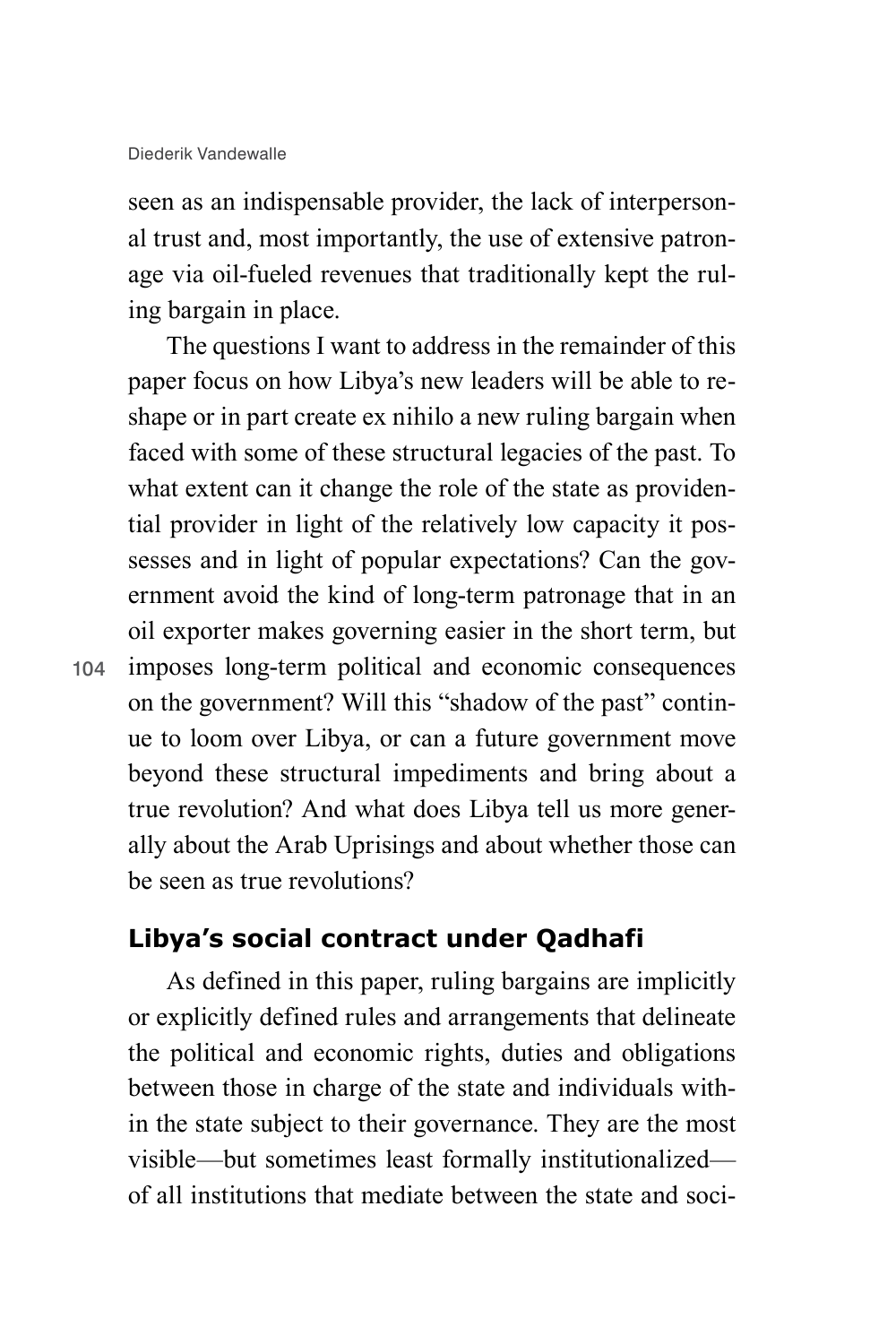ety. They formally or informally describe and prescribe, in Douglass North's classic definition, the rules of the game between ruler and ruled.4 These rules may be made explicit or left deliberately opaque; they can develop through custom, or they may simply be imposed single-handedly by the ruler. No matter how they historically emerge, however, they tend to become rules or norms that, particularly in authoritarian states like Libya under Qadhafi, clearly limit the political voice of a country's citizens while essentially leaving them depoliticized.

In the traditional European context, as a result of long periods of strife and compromises during the state-building process that sometimes lasted centuries, ruling bargains became carefully calibrated, under most circumstances minutely defined, and backed by guarantees and legal review. They became intricately woven into the fabric of local societies, often becoming part and parcel of a cultural and religious identity. They remain until today jealously defended by both organized and non-organized groups that benefit from their content.

Historically speaking, ruling bargains in Europe as well as in Latin America have become highly politicized. As a result, they are most often modified through the political process, requiring a high degree of transparency by a number

<sup>4</sup> Douglass C. North, Institutions, *institutional change and economic performance*, Cambridge, Cambridge University Press, 1990, and Douglass C. North and Robert P. Thomas, *The rise of the Western world: a new economic history*, Cambridge, Cambridge University Press, 1973.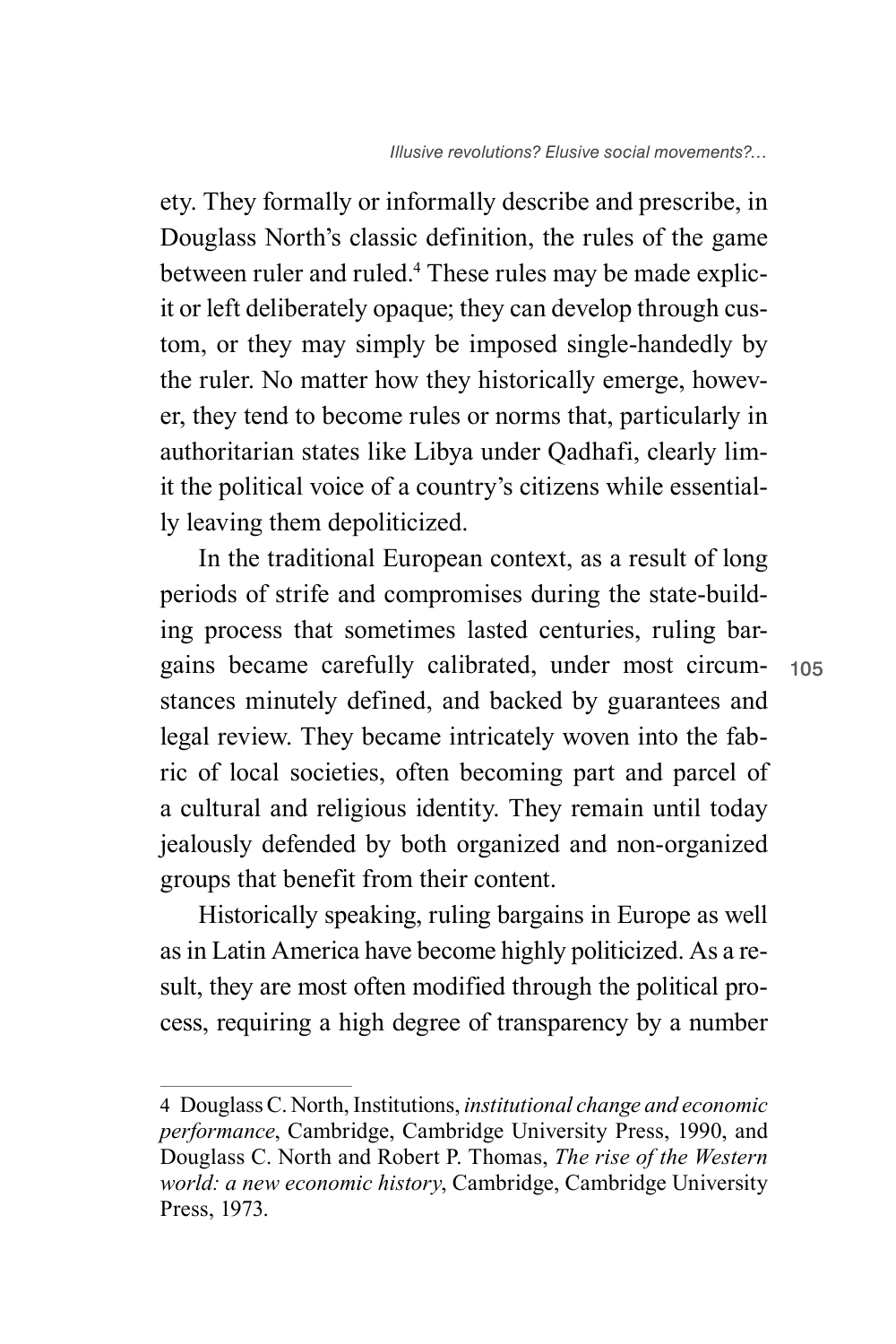of regulatory and legal institutions that provide predictability to both sides. They are furthermore constantly subject to often acrimonious review and adjustment, particularly during periods of economic retrenchment and reform when the state and its "social partners" need to recalibrate their previous positions to achieve a common goal.

In Libya, as in many other oil exporters in the Middle East and North Africa, social contracts are essentially of a different nature. Citizens were seldom consulted as they emerged, a result of a much more problematic process of state-building which made systematic exclusion, or minimal inclusion, of some groups of citizens possible. Libya once more has been an extreme example of this, based in part on Qadhafi's notion of the *jamahiriyya* that essentially denied that modern (western) state institutions could be a guideline for the country. This formative process in Libya—both during the monarchy (1951-1969) and during the Qadhafi period—stood in dramatic contrast to the dynamic process of creating and maintaining social contracts in western political systems. The distinction is important not only for gauging the strength and shape of ruling bargains in oil exporters, but also for measuring the maneuvering room they now provide to governments to actually reform their political and economic systems.

One could argue that, strictly speaking, it is erroneous to refer to the social, economic and political arrangements that have emerged in countries like Libya as ruling bargains. They never were bargains in the sense of involving two negotiating sides that achieve mutually acceptable or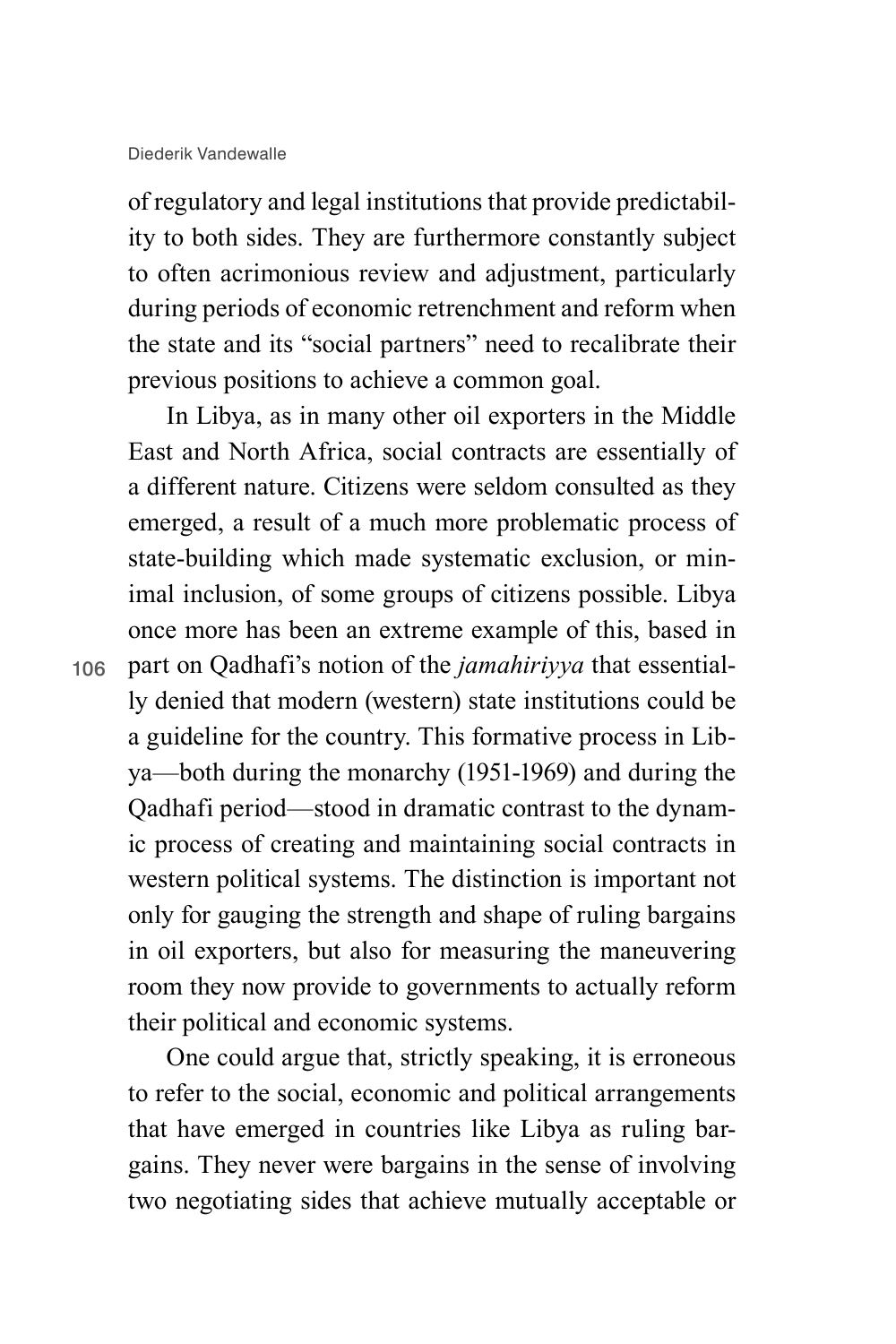*Illusive revolutions? Elusive social movements?…*

agreed-upon arrangements. Rather than giving voice and access to diverse groups within society, they have more often than not led to a striking political silence. As a result then of how ruling bargains developed in oil exporters, and particularly in Libya, these bargains were often not strictly viewed as contractual obligations by either side. Indeed, one of the defining characteristics is their above mentioned informality, due to the fact that they were most often viewed as implicit understandings, at least during the early mobilizational years of Qadhafi's rule. Institutionally speaking, the ruling bargain in Libya under Qadhafi therefore was of low quality: bureaucratically inefficient, riddled with corruption and patronage, and often operating in the absence of clear rules of law.5

In all developing countries, the colonial powers' bureaucratic legacies did matter significantly for local institutional development, and hence for how states constructed themselves and their ruling bargains. Where local populations had been introduced to and incorporated (even at low levels) into bureaucratic mechanisms during the colonial period, and where the hinterland had been incorporated into a unified economy that made extraction possible, the seeds were sown for political, charity, and civil society organizations that would eventually serve as the torchbearers not only for independence movements but

<sup>5</sup> For indicators of high quality institutions, see Alberto Alesina, "The political economy of high and low growth," *Annual World Bank Conference on Development Economics 1997*, Washington; the World Bank, 1998, p. 217-36.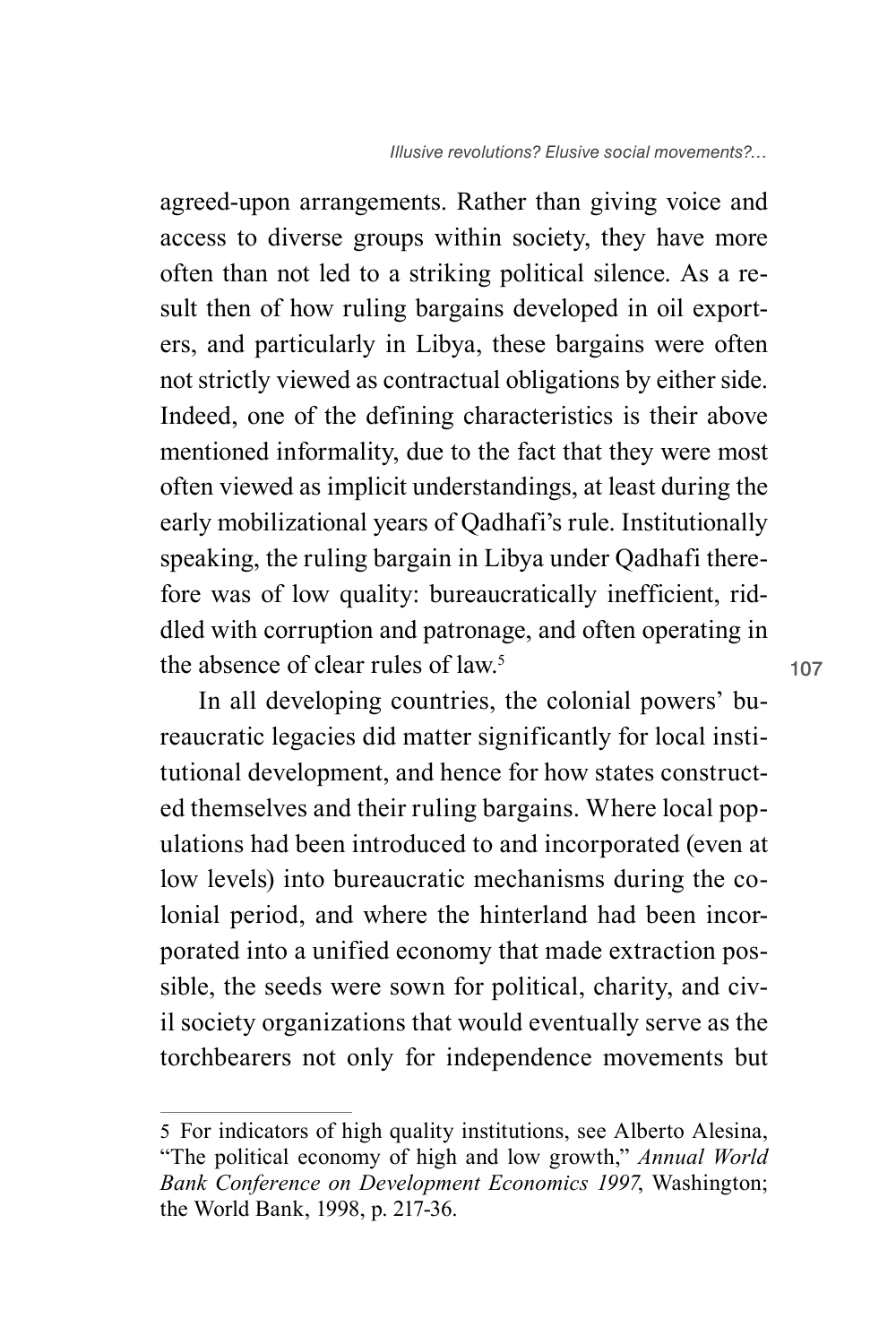for articulated regulatory, extractive, and coercive organizations that legitimated the state as the meta-institution for the territory. Where the colonial powers had been content to create settler, landlord economies or had few economic incentives to incorporate local populations into economic frameworks, the notions of state and of the possibility of articulated institutions remained unknown. In Libya, the most extreme example of exclusionary politics during the Italian occupation, the notion of statehood would remain suspect and contested both during the monarchy and after the 1969 Oadhafi coup.<sup>6</sup>

108

In addition, oil has played an important role in how the ruling bargain emerged and took shape in Libya. When the rapid inflows of oil revenues shifted the function of the state almost exclusively toward the distributive (and the coercive), it also eroded the need for clearly articulated institutional development. It obliterated the usual bargaining between ruled and ruler that had marked state-building processes elsewhere into unilateral decisions by a ruler bent on perpetuating a stateless society, a *jamahiriyya*. That this process could be so contracted and provoke so little local reaction attests to the profound de-politicization that takes place in oil exporters, and to the fact that the emergence of rent in Libya preceded state-building.

One result is that the embryonic state institutions that emerged in Libya first during the monarchy and then during

<sup>6</sup> See Lisa Anderson, "The State in the Middle East and North Africa," *Comparative Politics*, v. 20, n. 3, October 1987, p. 1-18.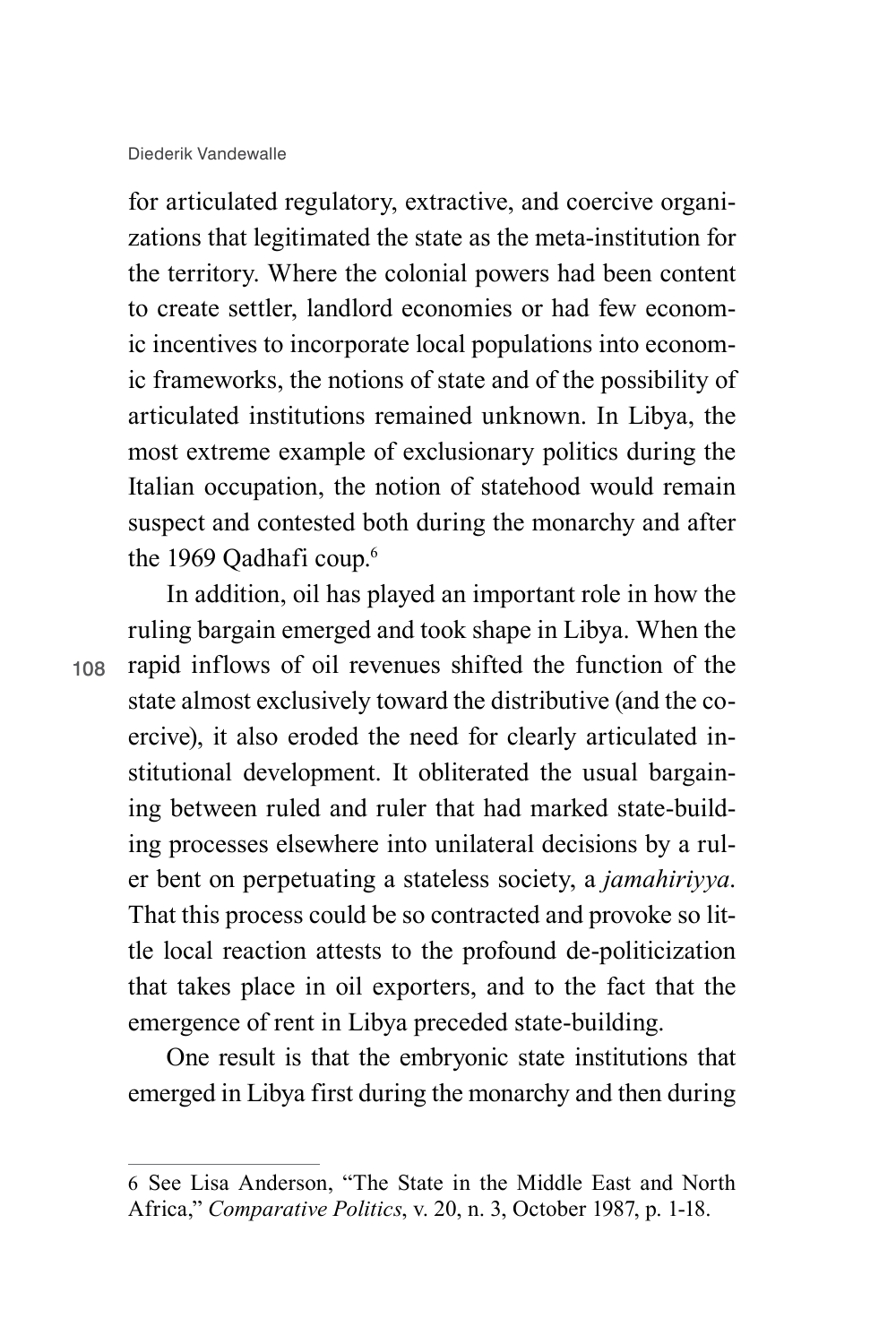the Qadhafi years, became intricate channels for economic largesse and distributive purposes. Meanwhile their regulatory and legal capacities—already weak because of the initial state-building process described above—remained inefficient and underdeveloped.7 Wholesale management, through a tightly controlled network of expatriate technocrats and elites close to the regime, was similarly an expression of the inability to regulate—a political and economic shortcut<sup>8</sup>

An important corollary for the debate on ruling bargains concerns the kind of political community that is created under these conditions, and how this influences the ability for further reform in the post-civil war period in Libya. Although observers have often invoked—somewhat rashly—the "no taxation, therefore no representation" principle as the rationale for the exclusionary nature of politics in the region, there is little doubt that Libyans have endured a long process of political disenfranchisement that essentially consisted of gaining relative wealth at the ex-

<sup>7</sup> This is a highly truncated and somewhat arbitrary categorization made for the purpose of this chapter, derived from an enormous amount of earlier literature. See Vandewalle (1998) and Chaudhry (1997) for more detailed discussions of the emergence, nature and differentiation of institutions.

<sup>8</sup> In regard to the management of Libya's economy, I have often described the country during the Qadhafi years as being a "centrally unplanned economy"—i.e. the state reserved unto itself all economic decisions but without any sense of discrimination as to priorities or to the process of creating an integrated planning mechanism, adding to the sense of institutional disaggregation Libya's new rulers must now deal with.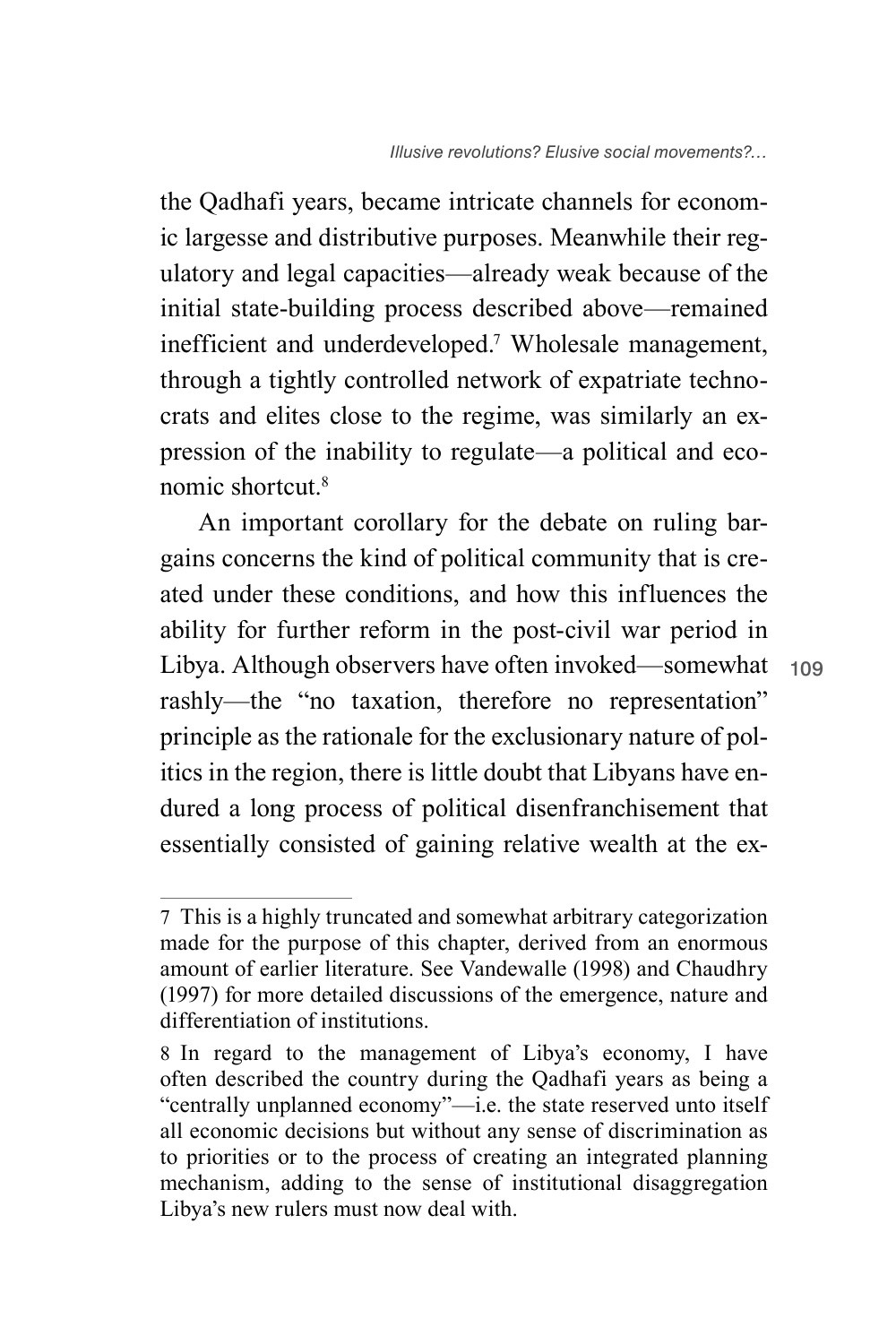pense of formal political voice.<sup>9</sup> As long as external rents can be generated, there is little need for individuals to influence public agencies and to help shape public policy to their material advantage. There is little incentive to actively engage the state to determine the contours of the ruling bargain. Government bureaucrats simply turn into a rentier class. And because Libyans did not contribute to the creation of wealth, they were hard pressed to argue for either a greater share of the state's distributive largesse or for reform. The atomistic tendency of this type of development in Libya, particularly at the popular level, was to create personal rather than group interests.

110

Furthermore, social stratification in an oil state like Libya resulted overwhelmingly from the distributive and spending patterns of the state. This stratification was linked to the need of the regime to create (admittedly small) coalitions of support among the population. Although data are

<sup>9</sup> There are two principal objections to this longstanding claim. The first has been succinctly elaborated by John Waterbury, "The State and economic transition in the Middle East and North Africa," in Nemat Shafiq, ed., *Prospects for Middle Eastern and North African economies: from boom to bust and back?*, London, MacMillan Press Ltd., 1998, p. 159-77, who not only questions the assertion that MENA economies are under-taxed, but also rebuts the more general assertion that taxation in MENA has "evoked demands that governments account for their use of tax monies…" He adds furthermore that "there has been no translation of tax burden into pressures for democratization." The second is that popular demands for some sort of representation often derives from entitlements based either physically on earlier distributive largesse by governments during boom times, or are based on shared (often international) norms about what constitutes good governance.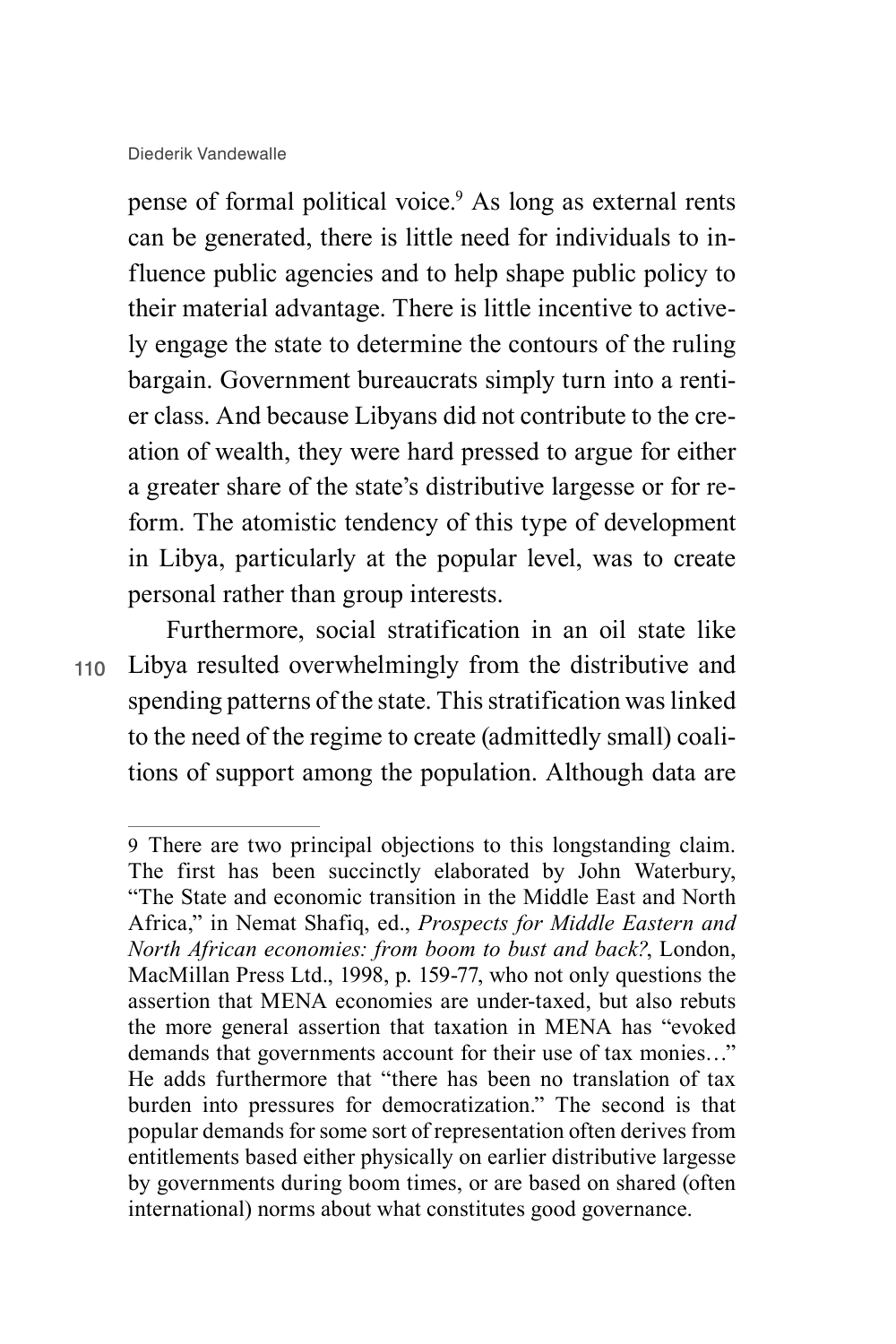exceedingly difficult to obtain, one remarkable social and economic phenomenon in Libya has been the absence of a distinct middle class with its own goals, tactics and methods that could function as the catalyst for political and economic change. It was virtually impossible to discern during the Qadhafi period distinct class preferences and clearly articulated class goals—in part because the combination of welfare politics and weak institutions atomized populations. In a process familiar to institutional economists, the way to advance in a country like Libya was never to articulate interests in a common setting, but to pursue them individually.

In summary, oil wealth in Libya allowed for the creation of extensive patronage systems that vitiated pressures for political liberalization and fostered the creation of onesided, top-down ruling bargains. In this peculiar set-up, the Qadhafi regime could survive for a very long time by relying on relatively small coalitions. Libya under Qadhafi demonstrated that the state in oil economies can easily prevent the consolidation of social groups that, in the European context, were a prelude to democracy.10 Or, in Putnam's

<sup>10</sup> For applications to the MENA region, see Hootan Shambayati, Shambayati, Hootan. "The rentier State, interest groups, and the paradox of autonomy: State and business in Turkey and Iran," *Comparative Politics*, April 1994, on Iran; Jill Crystal, "Approaches to the study of civil society in the Gulf," in Richard Augustus Norton, *Civil Society in the Middle East*, v. 2, New York, Brill, 1996, p. 260-85, on Kuwait and Qatar; John Entelis, "Oil wealth and the prospects for democratization in the Arabian Peninsula: the case of Saudi Arabia," in Maiem A. Sherbiny and Mark A. Tessler, eds., *Arab oil: impact on the Arab countries and global implications*, New York, Praeger, 1976.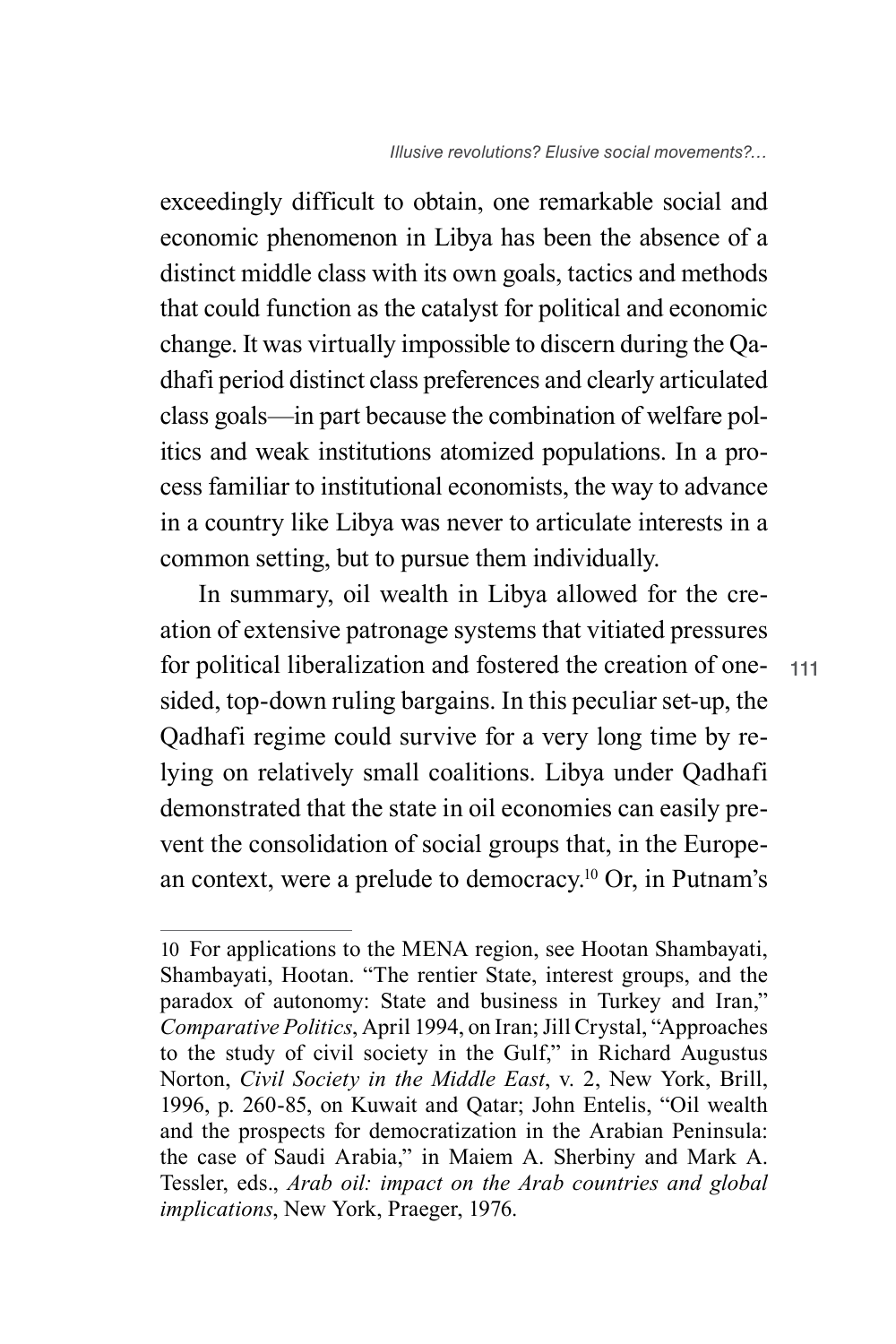formulation, these states can prevent the accretion of social capital that would give impulse to collective action.11 Whether or not these are explicit policies or simply side-effects of rentier-type development is not always clear, but I have certainly viewed them as deliberately meant to depoliticize citizens in the Libyan case.

## **Libya's 2011 revolution and the new social contract**

If the Libyan revolution that started in 2011 has made one thing explicitly clear, it is that the country's citizens were no longer willing to be subjected to the very one-sided ruling bargain that had increasingly created a visible bifurcation between regime elites and the general population during the latter years of the regime. Indeed, they proved willing to sacrifice an estimated 30,000 individuals to escape from what they collectively judged as a ruling bargain imposed upon them that was no longer acceptable.

But what new ruling bargain will emerge in the light of the removal of the restraints of the Qadhafi regime? According to the pronouncements of the country's interim rulers, Libya will become a more equal, a more transparent country while its leadership will be subject to higher standards of accountability—those are the promises either implicitly or explicitly expressed in the various campaigns of the political parties and individuals who took part in the

<sup>11</sup> Robert Putnam, *Making democracy work: civic traditions in modern Italy*, Princeton, Princeton University Press, 1993.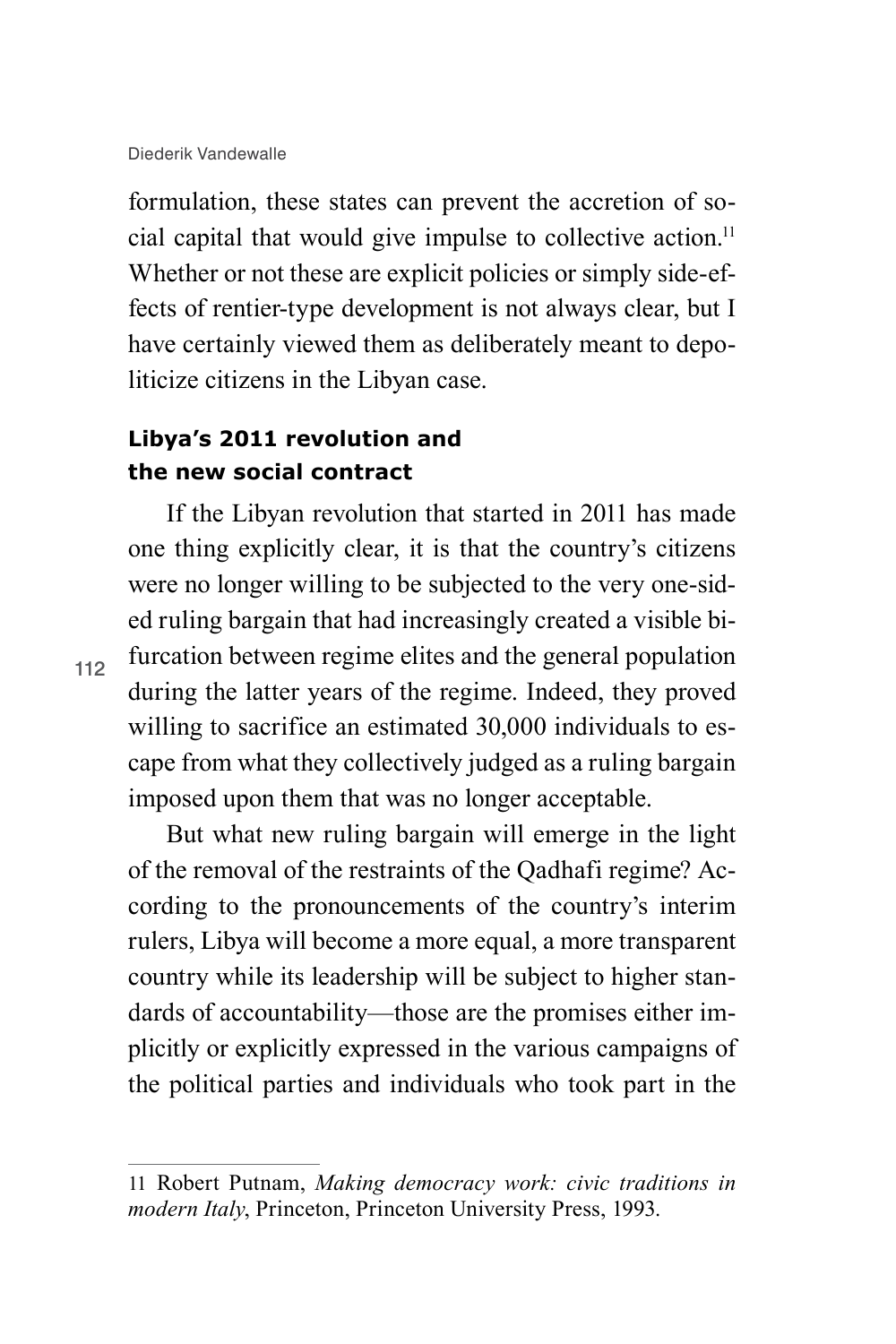elections on 7 July, and certainly those conveyed explicitly by the NTC and the interim government.

We should realize, however, that the ruling bargain and the accompanying patronage patterns that sustain them in oil exporters are most often very tenacious and difficult to remove, even if one political system is replaced with another. Particularly the entitlement aspects linked to both prove very hard to reform, and patronage patterns often reestablish themselves in post-revolutionary situations, manipulated by new elites who take over access points from their previous occupants. Moreover, as elaborated above, ruling bargains develop over relatively long periods of time, reflecting the compromises those in charge of the state are willing to make to implement each ruler's vision of what a particular political community should look like. Even if these bargains prove minimal in what they provide as one could argue in Libya—they are deeply ingrained, turned into sets of entitlements citizens come to take for granted in lieu of more tangible political representation. As we know from riots throughout the region, even small adjustments (or announcements of potential adjustments) to these entitlements can be highly dangerous, and governments are loathe to tinker with ruling bargains until pushed to the wall. Libya, even under the highly authoritarian rule of Qadhafi, proved no exception, as a history of its attempts at economic reform prove.12

<sup>12</sup> Libya attempted to reform its economy during at least three distinctive phases: in 1987, in the 1990s, and after 2003, the latter in part guided by Saif al-Islam al-Qadhafi who, in cooperation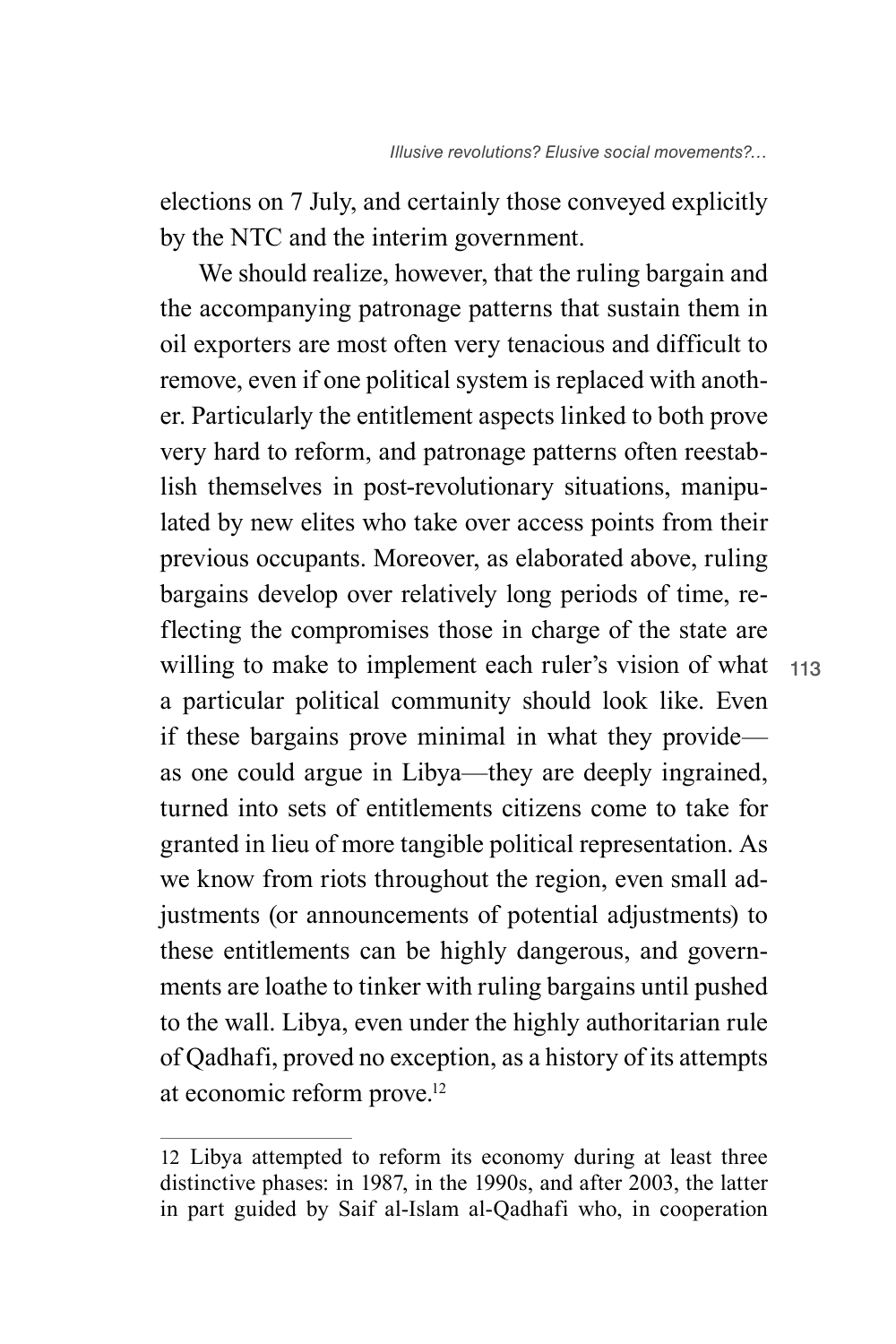An even more important aspect is that ruling bargains in authoritarian countries like Libya since 1969—as opposed to modern democracies where they developed in a reciprocal fashion that reflected the changing power of the state and groups within society over time—are rarely codified or formalized. Instead, as in Libya during the Qadhafi period, they consist of an implicit understanding of the rules of the game by those subjected to them, backed up by the coercive institutions at the disposal of those in charge of the state. Particularly in oil states where state-building often proceeds precariously and in a lop-sided fashion, informal ruling bargains often substitute for more formalized institutions.

114

What then happens to such an implicit bargain when a revolution takes place that promises to replace its informally understood rules with a more normal, more durable state that relies on formalized, explicitly formulated rules? Although one would expect that citizens would want to trade up for more formal rules in order to enjoy greater security and predictability, the knowledge that entitlement arrangements may be altered often muddies the waters. And since particularly during the political uncertainty that follows the overthrow of regimes there are few rules to go by, instinctively protecting one's own (or one's own group) entitlement at the expense of the overall community usually prevails initially.

with the then Prime Minister Shukri Ghanem, brought in western expertise to help design the necessary reforms for the country's highly inefficient economy.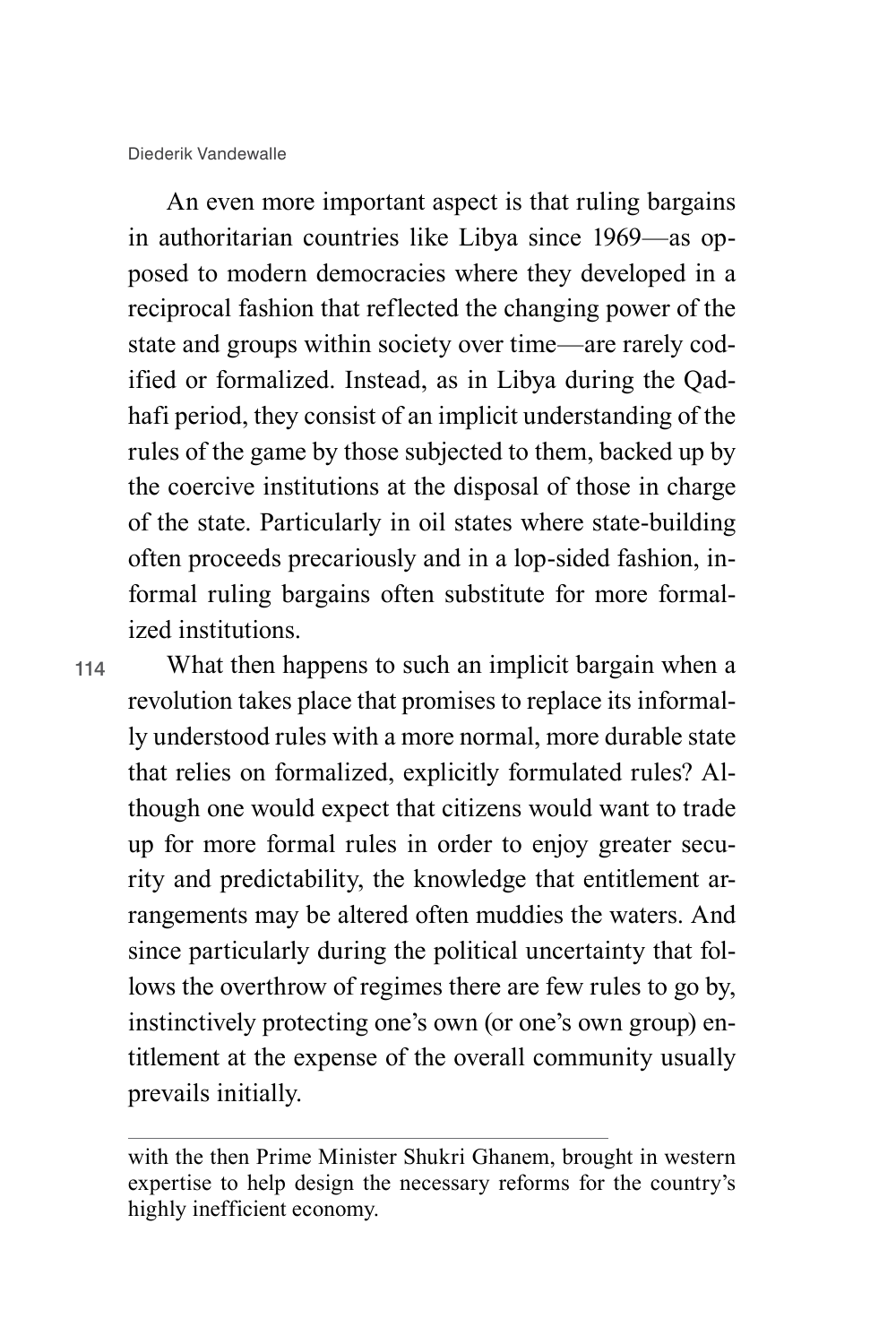115

It is therefore worth taking a closer look at entitlements and their role in politically authoritarian and exclusionary political systems like Libya. One of the most striking features of the Middle East and North Africa's oil exporters, has been the extraordinary economic largesse bestowed by states upon their citizens. As mentioned previously, this largesse left both state and society, implicitly or explicitly, with a set of expectations embodied in vaguely defined ruling bargains. Of these expectations, job creation for local citizens and subsidies of a variety of goods have often been the most visible tip of an iceberg of entitlements and privileges that necessitated a whole range of public policies pursued by the region's governments.

In Libya in particular, these policies have normally included, in addition to employment, the cultivation of a dominating public sector that did not restrict itself to traditional government activities but also infiltrated private commercial activities; the provision of a whole array of welfare programs ranging from education to housing to health care; and the creation of a host of economic strictures, such as import bans and extensive licensing systems, which in effect insulated local enterprises and elite coalitions from exposure to world competition. In most cases in MENA, but particularly in Libya with its fractured sense of identity, private elite concerns (rather than social ones) fueled the construction of ruling bargains. In effect, in Libya the social contract became a powerful political instrument that through economic patronage was meant to ensure regime survival.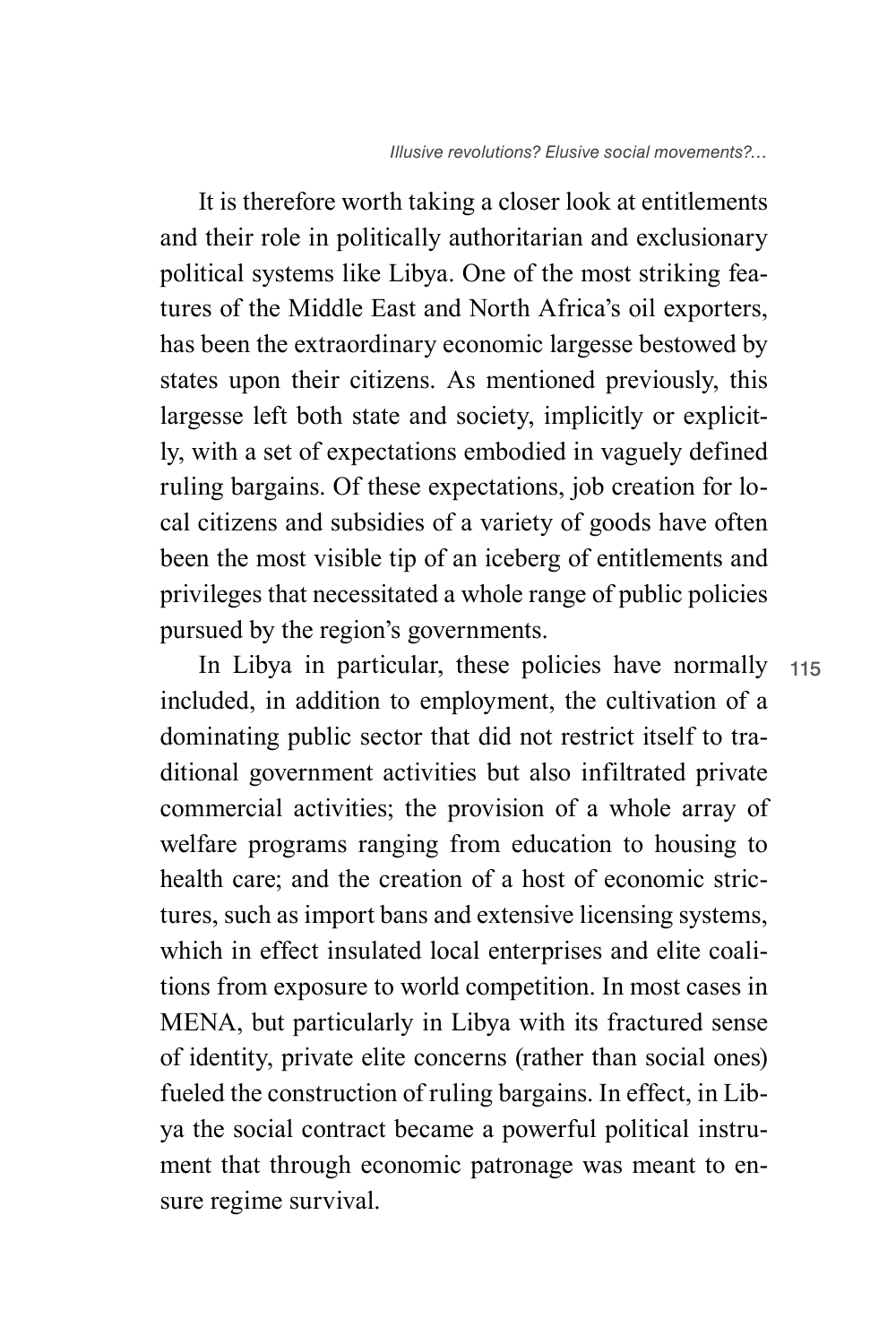Diederik Vandewalle

This urge to survive largely explains the failed economic liberalization programs Libyan embarked upon in the late 1980s, the 1990s, and then after 2003. For Libya as for other oil exporters in the region, those three decades represented the beginning of a period of difficult adjustments to a number of local, regional and international economic realities that inexorably reshaped the role the Qadhafi regime would play, and, by implication, how the social contract would need to be adapted to new economic circumstances. What needs explaining is precisely why the country avoided, delayed or abrogated these necessary reforms in favor of incremental adjustments or consumer *infitahs* (economic liberalization)—even when Qadhafi seemingly clearly understood the economic difficulties Libya faced, and, at least rhetorically, was willing to implement economic changes.

116

This conundrum—that a seemingly very powerful state that regulated the minutiae of its citizens' lives could not muster the willingness, strength or capability to successfully implement and sustain economic reforms—hints at the broader social and political structures within which its political economy was embedded, as well as at the future difficulties the country faces.<sup>13</sup> Libya's ruling bargain was

<sup>13</sup> A conundrum Nazih Ayubi brilliantly analyzed in his *Overstating the Arab State: politics and society in the Middle East* (1996), where he distinguished between fierce states—that rely overwhelmingly on coercion—and strong states that have clearly delineated institutions that allow them to take on a number of state tasks.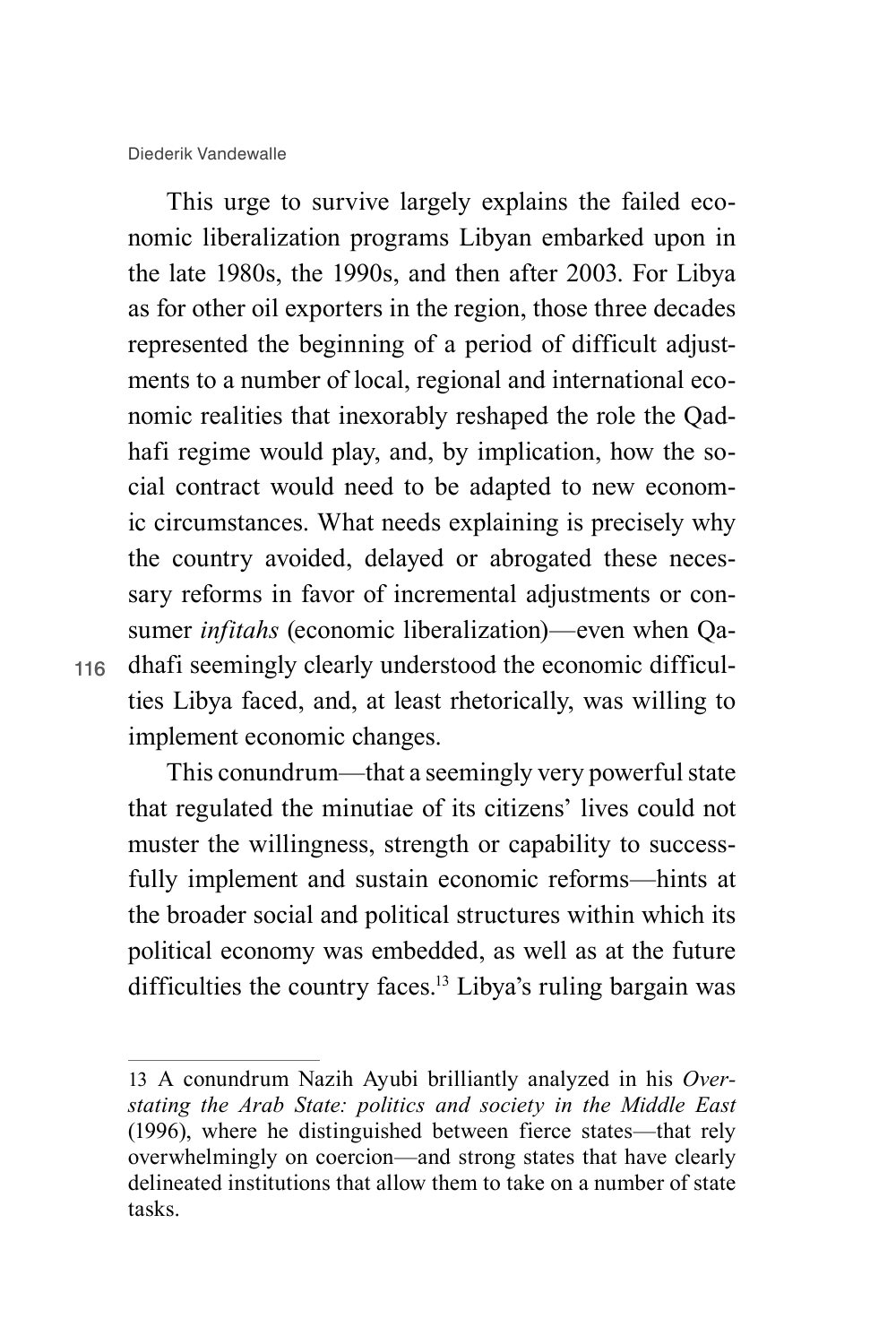simply the most visible expression of such structures: they clearly show the compromises Libya's ruler felt he needed to make (or not make), and the dense networks of coalitions he created in pursuit of power and survival. As in few other states in the world, economic reform and change in Libya was inextricably linked to recalibrating political power between ruled and ruler, i.e. to changing existing ruling bargains that had been imposed by the ruler.

But the essential question is whether this conundrum of fierce (i.e. coercively powerful, with low quality social contracts) states incapable of economic reform, even when in relatively dire financial straits, is perhaps a harbinger of things to come in Libya? Beyond the euphoria of the elections, the task of reshaping and creating state institutions that prove capable of greater accountability and the ability to avoid the temptation of solving problems through wholesale patronage (and in the process recreating or maintaining some of the earlier patronage configurations) remains an immensely difficult challenge.

Certainly the elections were a first, necessary step in the right direction. After a brief postponement from 19 June to 7 July—due mostly to logistical difficulties, to the extra time needed to register and vet candidates, and in order to give the political parties some additional time to present their programs to the population—the elections took place in an atmosphere that can only be described as electrifying. Despite the protracted period of preparation for the elections—barely 17 months between the start of the uprising on 17 February 2011 and the day of voting—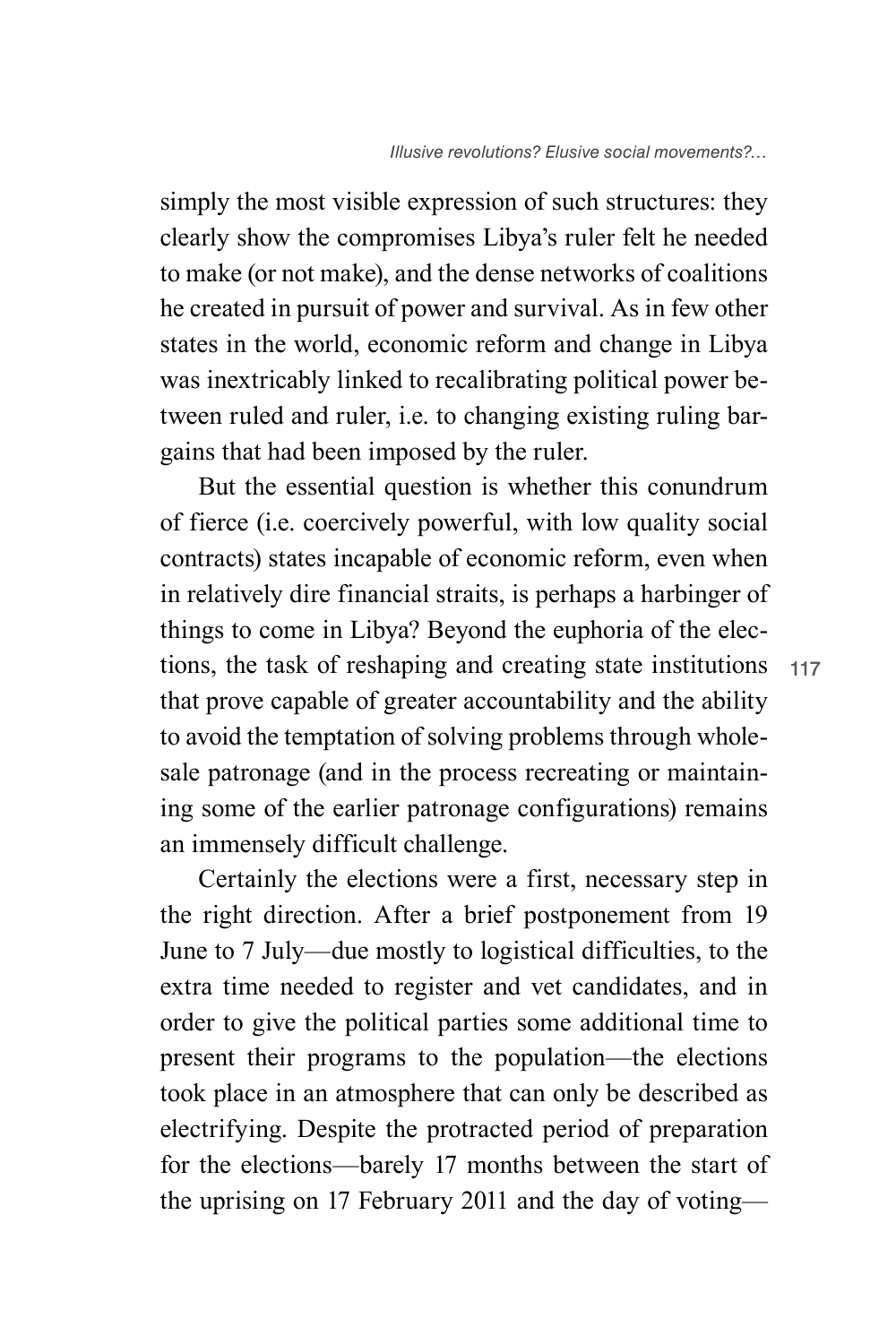much thought and intense preparation had gone into preparing the country for the actual event.

It was a singular accomplishment for a country that had barely shrugged off a longstanding dictatorship that had survived precisely because it had destroyed all those interpersonal and group dynamics that were now needed to make this election a success. Of Libya's 3.5 million eligible voters, 2.866 million registered to vote (82% of those eligible). The actual number of voters was 1.7-1.8 million, representing roughly a 62 percent turnout. And while there had been a few incidents of violence and destruction of voting materials in the days leading up to the elections, the overall process on the day proceeded without major incidents.

118

What has irrevocably changed in Libya is how a now politicized society thinks of what the contours of the new social contract should look like. Outlined against the turbulent political history of the country, the Libyan elections have so far made a number of issues clear. Libya has been able to take a major step forward toward the construction of a modern state. The elections may not have been perfect in every aspect, but they were symbolically important in pushing the country as a political community away from the shadows of the Qadhafi regime. They represented a tremendous confidence building measure that will undoubtedly provide a level of legitimacy to the country's future political institutions that was still missing until now. As mentioned above, Libya's lack of institutional development under Qadhafi had always been thought to augur badly for its future social and political development.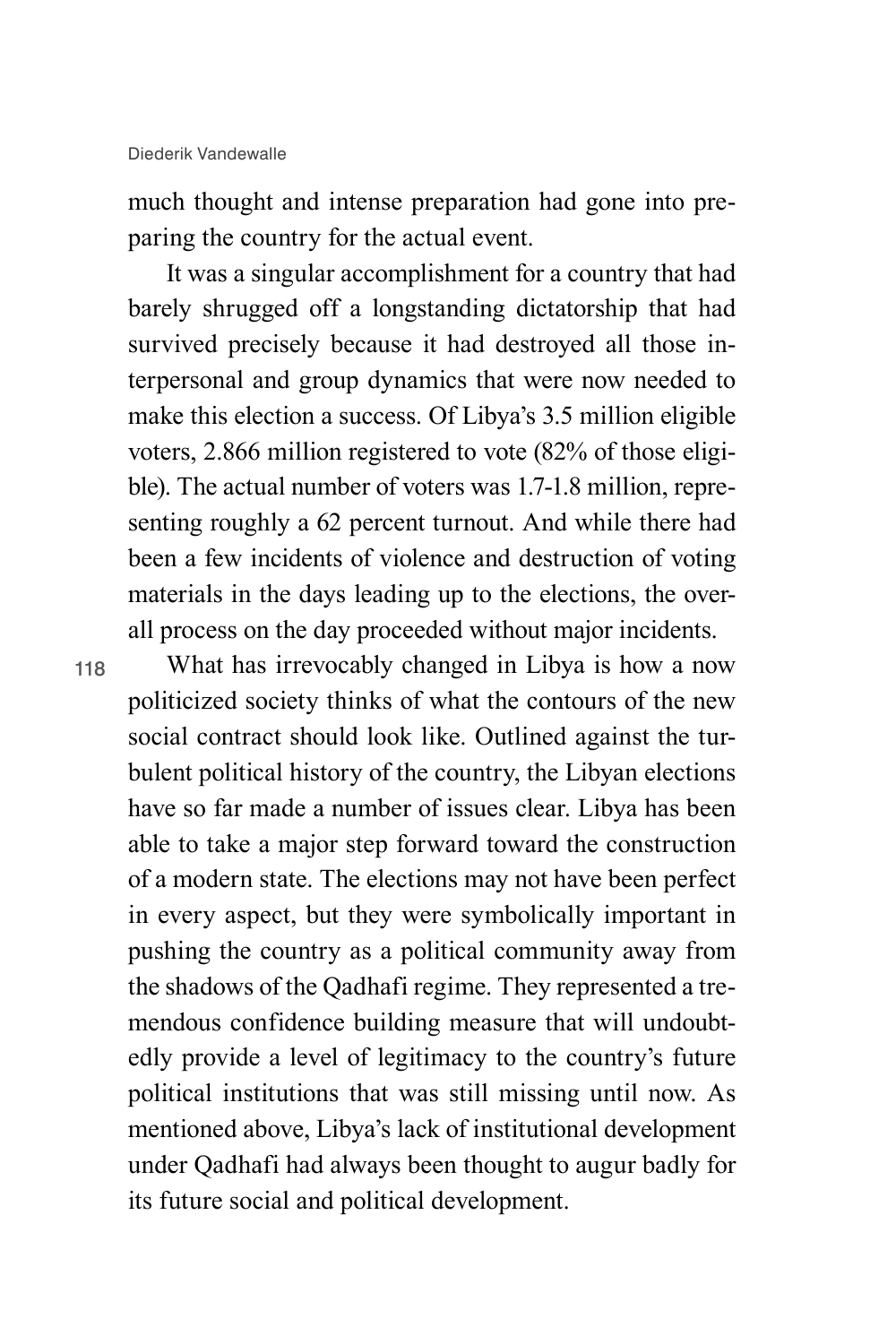On a more cautionary note in the light of the observation above, the recent elections were only the beginning of what will undoubtedly be a very long, perhaps messy and drawn-out process that involves writing a constitution and creating a new government—and creating a new ruling bargain. For a number of reasons described in this paper, and dating back to the creation of Libya in 1951, this is bound to be a contentious process that will once more bring into focus some of the traditional divisive issues within the country. Violent incidents in eastern Libya, centered around the longstanding issue of the relative power of Cyrenaica versus Tripolitania in the weeks leading up to and immediately preceding the elections indicate that national cohesion and consensus will remain important issues to be dealt with, and that different sides (Tripolitiania versus Cyrenaica in particular) have different opinions as to how the new ruling bargain should be constructed.

It is important to note that in contrast to much of the West where a gradual build-up of a unified national identity coincided or preceded a move toward electoral democracies, in Libya this process was reversed. The recent elections therefore are only the beginning of a much larger construction project for a new state where Libya's relatively inexperienced new rulers will have to create the political structures and processes needed to make a democratic process find traction within a nation where, according to recent polls, national identity is still weak.

How the country's new rulers design and develop these mechanisms of inclusion and create a consensus to entice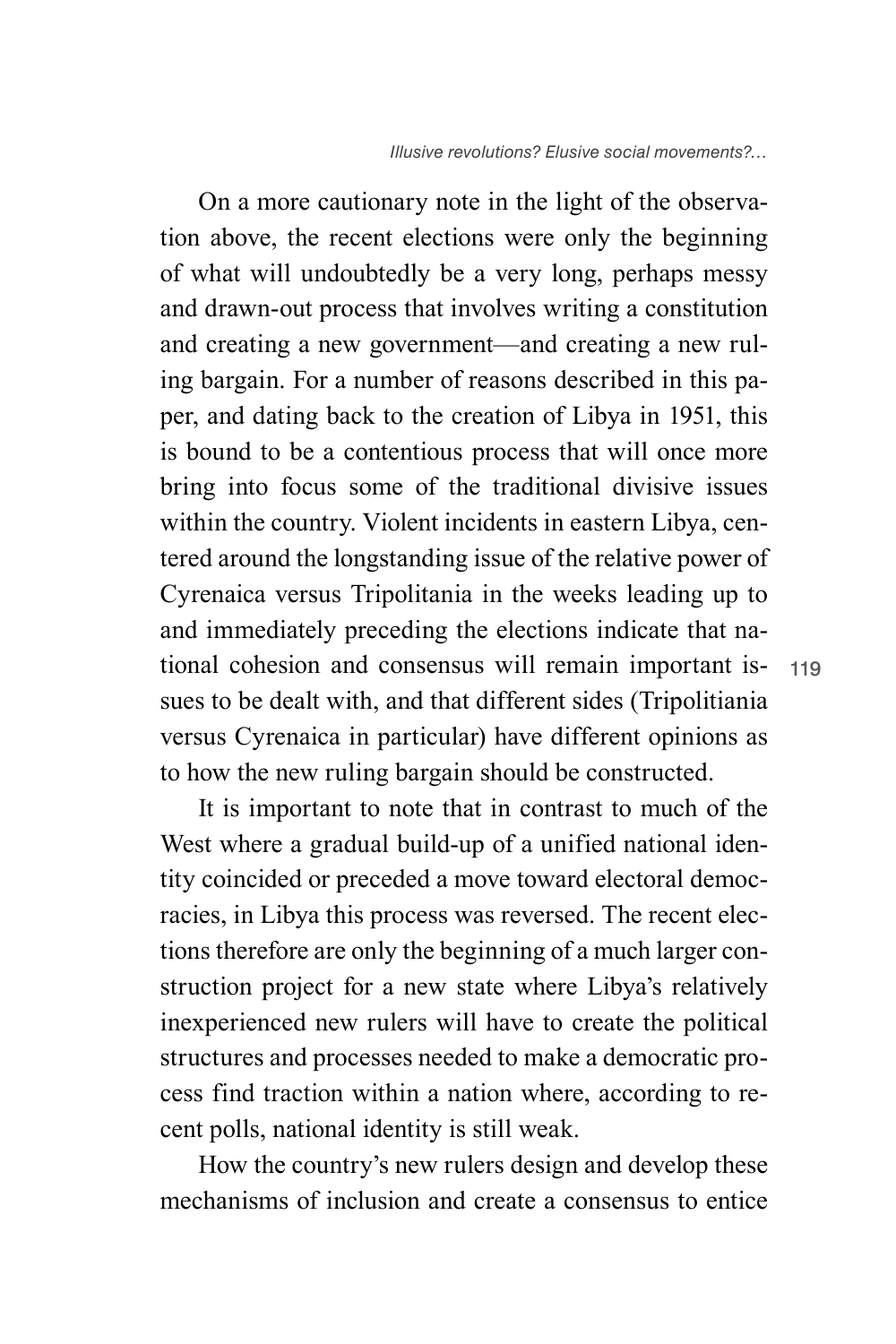120

the different groups to "buy into" this national project and into a new social contract is the major challenge ahead especially so in a country where important issues like the role of government, of regional versus national power, of national identity, and of the role of religion have been held in abeyance during the country's civil war and during the elections, but will undoubtedly emerge as salient political issues as the country moves on. Certainly the recent elections and the campaigns leading up to them have brought some of these issues into the open, but these were only a prelude to the challenges ahead.

#### **Conclusion: Libya, the Arab Spring, and revolution**

If Libya contains many of the elements that can potentially turn the upheaval after February 2011 into a true revolution, how likely is it that these can be brought together to create the structural changes necessary for a true revolution to take place? And what does Libya tell us about the so-called other "revolutions" in the Arab world?

What Libya has taught us so far is that a state, and the social contract it creates and nurtures, develop in response to a number of conditions and challenges that vary across the years: physical resources, the initial political, intellectual and social riches states possess or lack, the vision of their leaders, the slow accretion of rules, regulations and reputations that start to permeate the daily lives of the state and society alike and, finally, the real or perceived threats of outside actors. Re-creating or reshaping such social contracts takes enormous energy and time.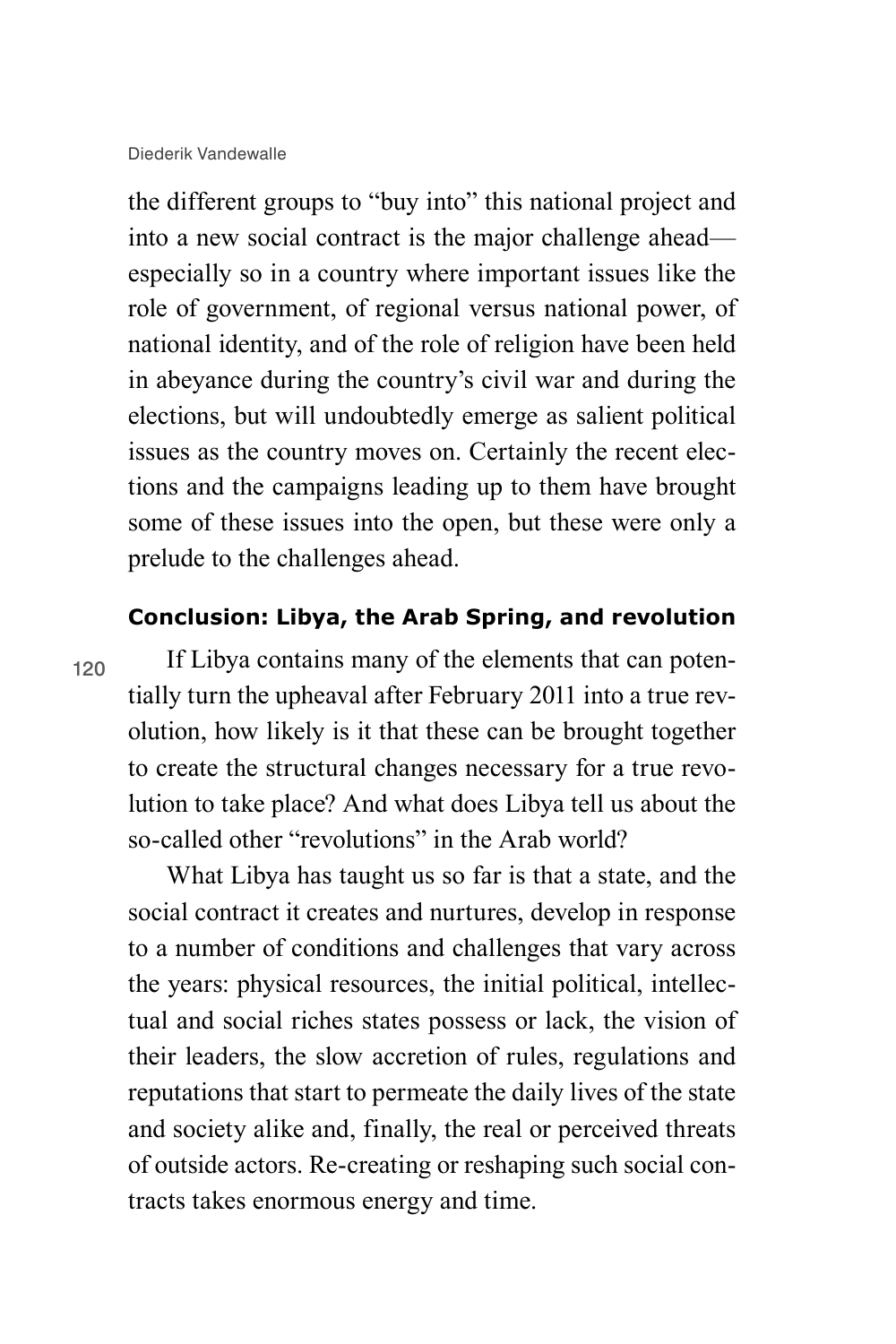Second, neither the importance of creating or implementing the conditions that lead to political reform or to the creation of new institutional arrangements should be underestimated. Much current research about reform and the changing or adjusting of social contracts assumes the existence of some type of "meta-institution" (a coherent state) that can somehow be relied upon to nurture and promote social coalitions and ruling bargains that in turn are able, across relatively long periods of time, to prevent coordination failures—a reality that until now has not been present in Libya, and parts of which may be missing in other regional states.

Third, the notion, as often insisted upon by international political or financial actors, that countries like Libya—or others throughout the Middle East and North Africa—can simply create or change existing social contracts in limited time and often with limited institutional resources—i.e. to pursue and complete revolutions—understates the complexities of that process, and illustrates that a panoply of technical, social and political obstacles must be addressed in the process that vary from country to country.

Fourth, Libya was unique, and its challenges unlike those found in many other countries in the region: the deleterious impact of the relative autonomy the Qadhafi regime was able to purchase during its "institutionalization phase" led to a completely disarticulated state whose profoundly weak structures few other countries have had to face. But this weakness is not necessarily a deterrent to the creation of new social contracts: Libya has also demonstrated so far